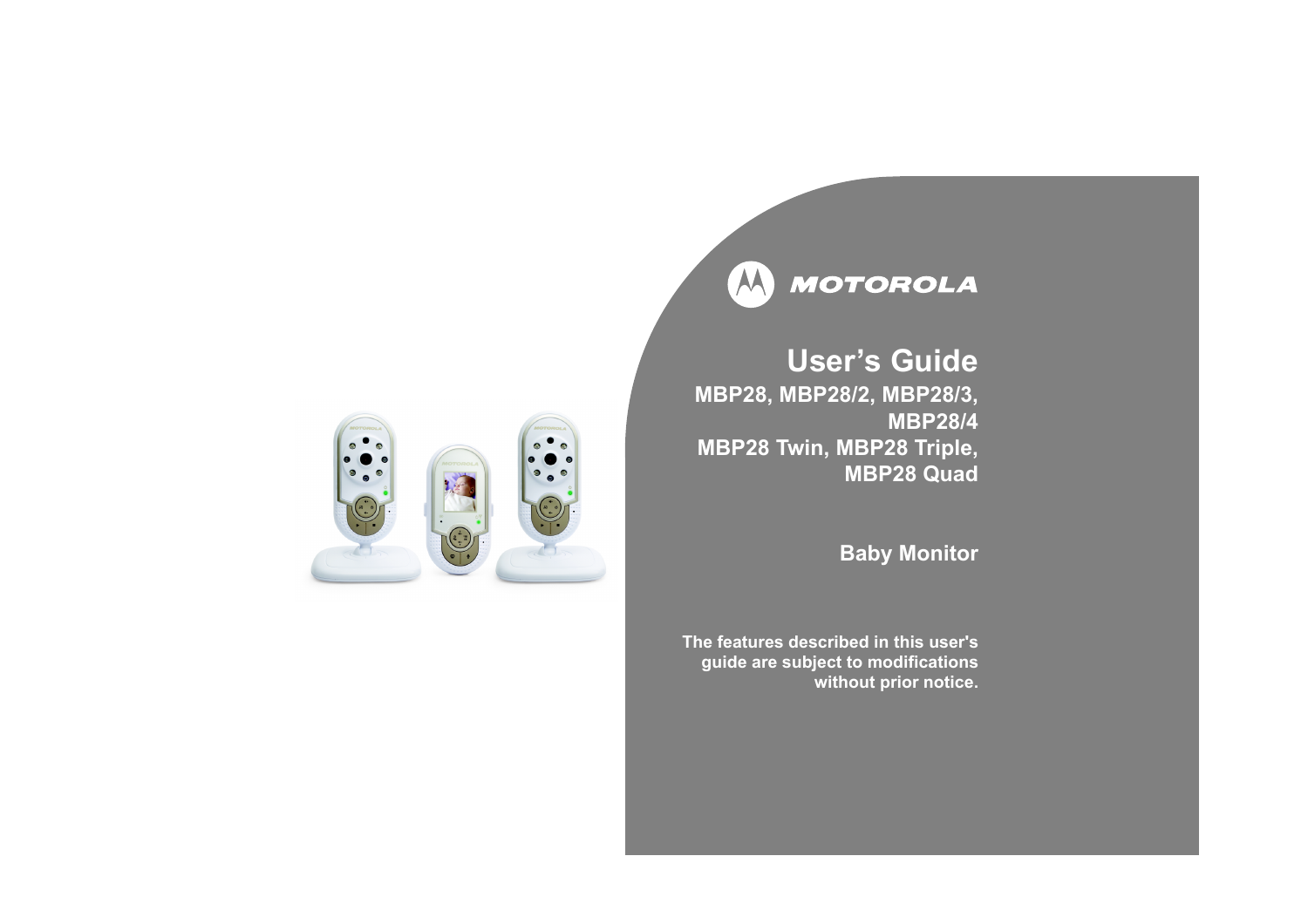# *Welcome...*

# *to your new Motorola Baby Monitor!*

Thank you for purchasing the MBP28. Now you can see and hear your baby sleeping in another room or you can monitor your older children in their play room.

Please retain your original dated sales receipt for your records. For warranty service of your Motorola product, you will need to provide a copy of your dated sales receipt to confirm warranty status. Registration is not required for warranty coverage.

For product-related questions, please call:

**US and Canada 1-888-331-3383On the Web: www.motorola.com**

*This User's Guide provides you with all the information you need to get the most from your product.*

*Before you use the baby monitor, we recommend you insert and fully charge the battery in the parent unit, so that it continues to work if you disconnect it from the mains power to carry it to another location. Please read the Safety Instructions on page 9 before you install the units.*

# **Got everything?**

- Parent unit (MBP28PU)
- Camera unit(s) (MBP28BU)
- Rechargeable Ni-MH battery pack for the Parent unit
- Battery door for Parent unit
- Belt clip for Parent unit
- Power adapter for the Parent unit
- Power adapter(s) for the Camera unit(s)

In multi-camera packs, you will find one or more additional camera units with power adapters.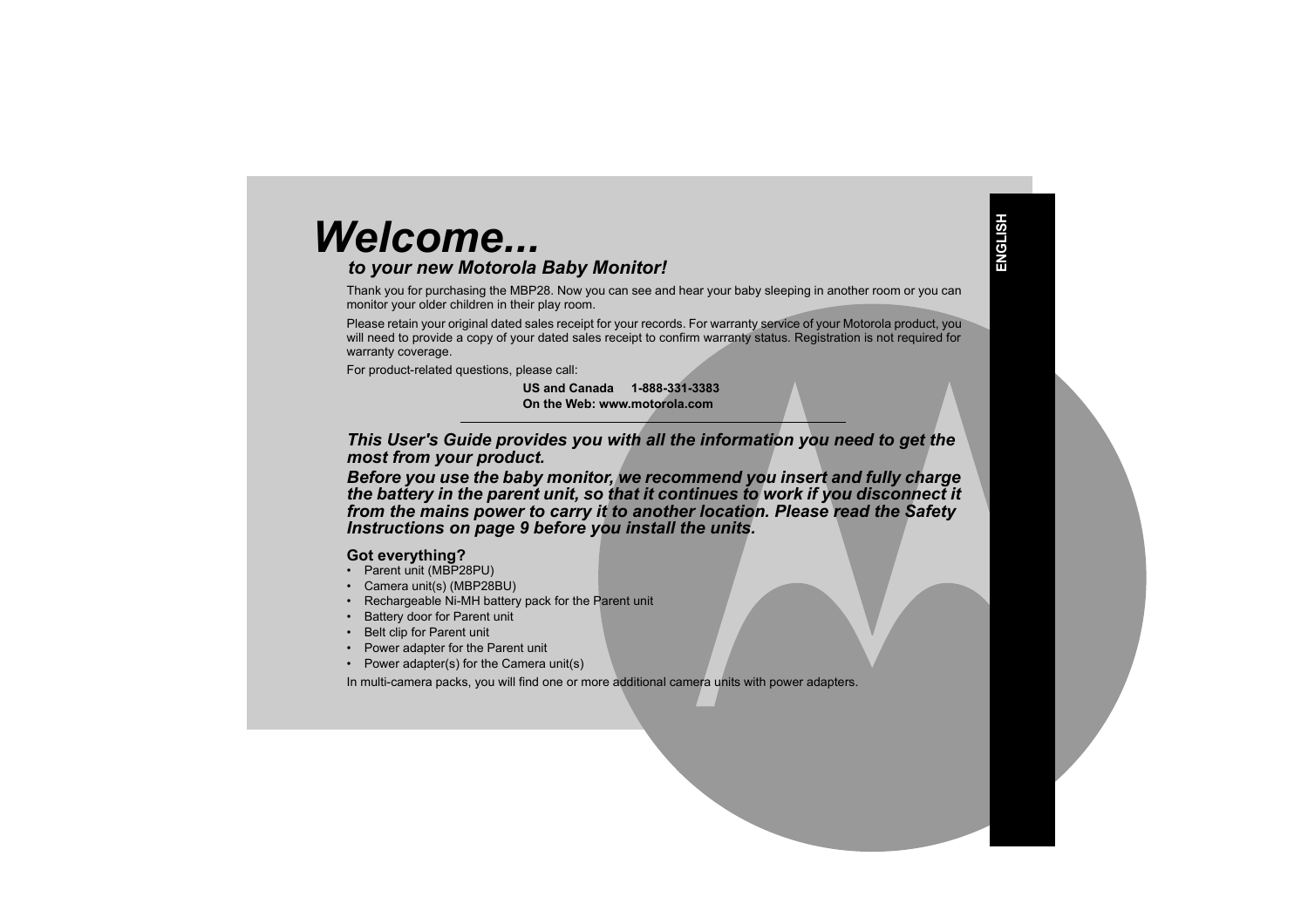# *Overview of your Parent unit*



#### **1 Power Indicator**  $\mathbf{\Phi}\mathbf{\Psi}$

 On when the parent unit is powered on. Flashes when the parent unit is searching for a camera unit.

Off when the parent unit is powered off.

### **2 UP / Volume +** +

In idle mode: Press to increase the speaker volume. In menu mode: Press to move up the menu list.

# **3 Menu / OK** 1

In idle mode: Press to access the main menu. In menu mode: Press to access a sub-menu, or confirm the settings.

# **4 DOWN / Volume -** -

In idle mode: Press to decrease the speaker volume. In menu mode: Press to move down the menu list.

# **5 Talk** 7

In idle or menu mode: Press and hold to talk back through the camera unit. Release to quit the talk mode. When LCD is off: Press to turn on the LCD.

# **6 LCD On / Off** 6

In monitoring mode: Press to turn on/off the LCD. In menu mode: Press to go back to idle mode.

# **7 Power / Back** 3

In power off mode: Press to power on the parent unit. In monitoring mode: Press to switch to the next camera unit.

In idle or menu mode: Press and hold to power off the parent unit.

In menu mode: Press to cancel settings and go back to the previous level.

# 8 **Battery/Charging Indicator III**

On steadily when in charging mode. Flashes when low battery is detected.

### *NOTE*

On when connected with power adapter even if without battery pack installed.

**9 Color Display Screen (LCD)**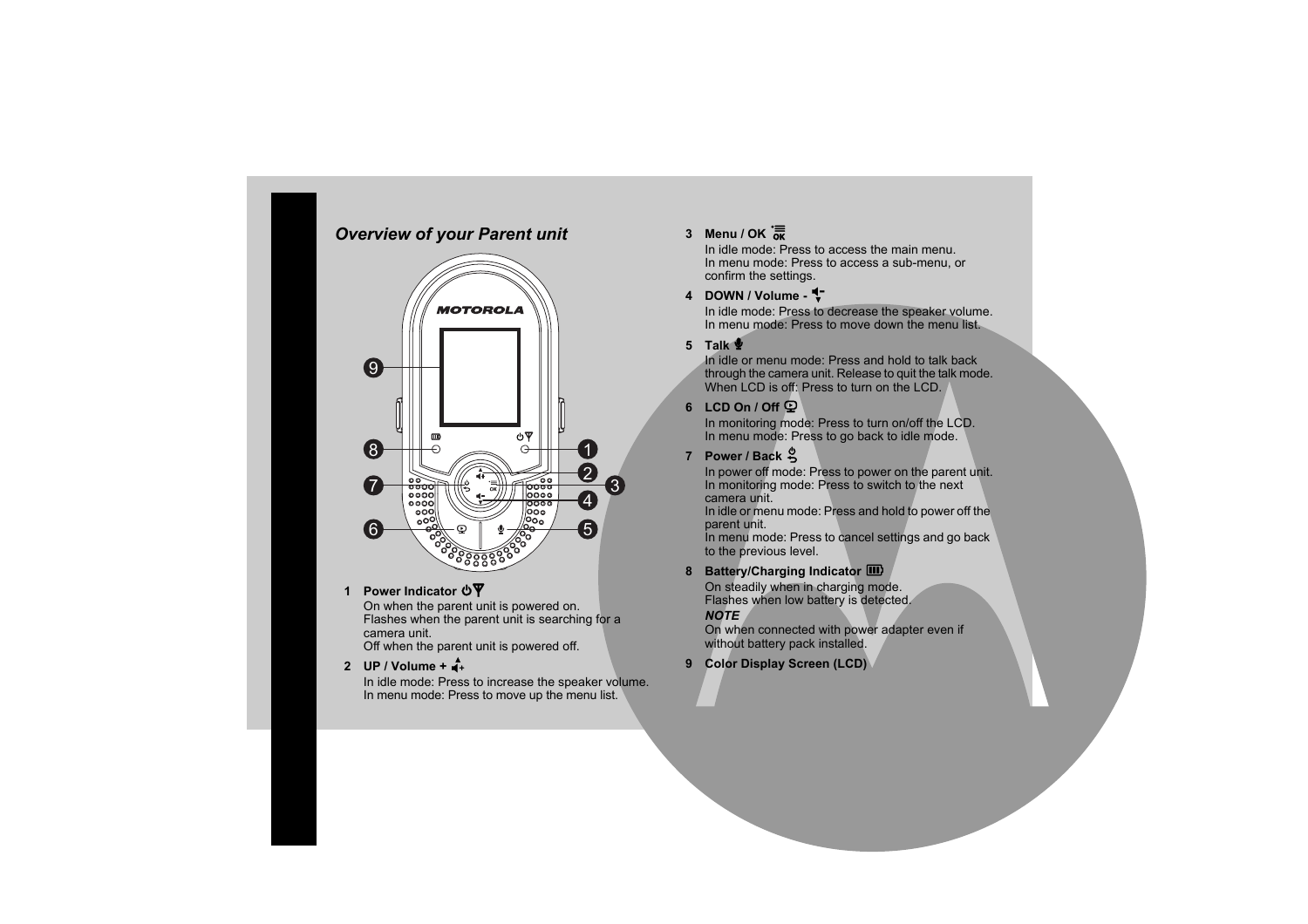# *Parent Unit Display*

| <b>Icons</b> |                                                                                                                                                                     | <b>Function</b>                                                                                                                                                                                                |  |
|--------------|---------------------------------------------------------------------------------------------------------------------------------------------------------------------|----------------------------------------------------------------------------------------------------------------------------------------------------------------------------------------------------------------|--|
| : * * * *    |                                                                                                                                                                     | Indicates the signal strength between the camera<br>unit and parent unit. The more blocks, the<br>stronger the connection signal.<br>Disappears when no connection between the<br>camera unit and parent unit. |  |
| 쀎            | Indicates when the speaker of the parent unit is muted.                                                                                                             |                                                                                                                                                                                                                |  |
| ₩            | Indicates the speaker volume level of the parent unit,<br>from 1 (quiet) to 5 (loud).                                                                               |                                                                                                                                                                                                                |  |
| n            | Indicates when the camera unit is playing a lullaby.                                                                                                                |                                                                                                                                                                                                                |  |
| 圖            | Indicates the current camera unit that is being<br>previewed on the screen.                                                                                         |                                                                                                                                                                                                                |  |
|              | 24°C Indicates the temperature detected at the current<br>camera unit, between 14 <sup>o</sup> C (57 <sup>o</sup> F) and 39 <sup>o</sup> C<br>(102 <sup>0</sup> F). |                                                                                                                                                                                                                |  |

| ñ  |                                                                                                      | Indicates the timer alarm is activated.                     |  |
|----|------------------------------------------------------------------------------------------------------|-------------------------------------------------------------|--|
| Ō  | Indicates the sound alert is set to on.                                                              |                                                             |  |
| ÿ∲ | Indicates when the parent unit is connected with the<br>power adapter but no battery pack installed. |                                                             |  |
|    | Low battery, needs charging.                                                                         |                                                             |  |
| ╘  | battery charge.                                                                                      | 1/2 battery level. More bars inside mean higher             |  |
| ≣  | Full battery level.                                                                                  |                                                             |  |
|    | 油制制制具                                                                                                | Internal bars cycling indicates the<br>battery is charging. |  |
|    |                                                                                                      |                                                             |  |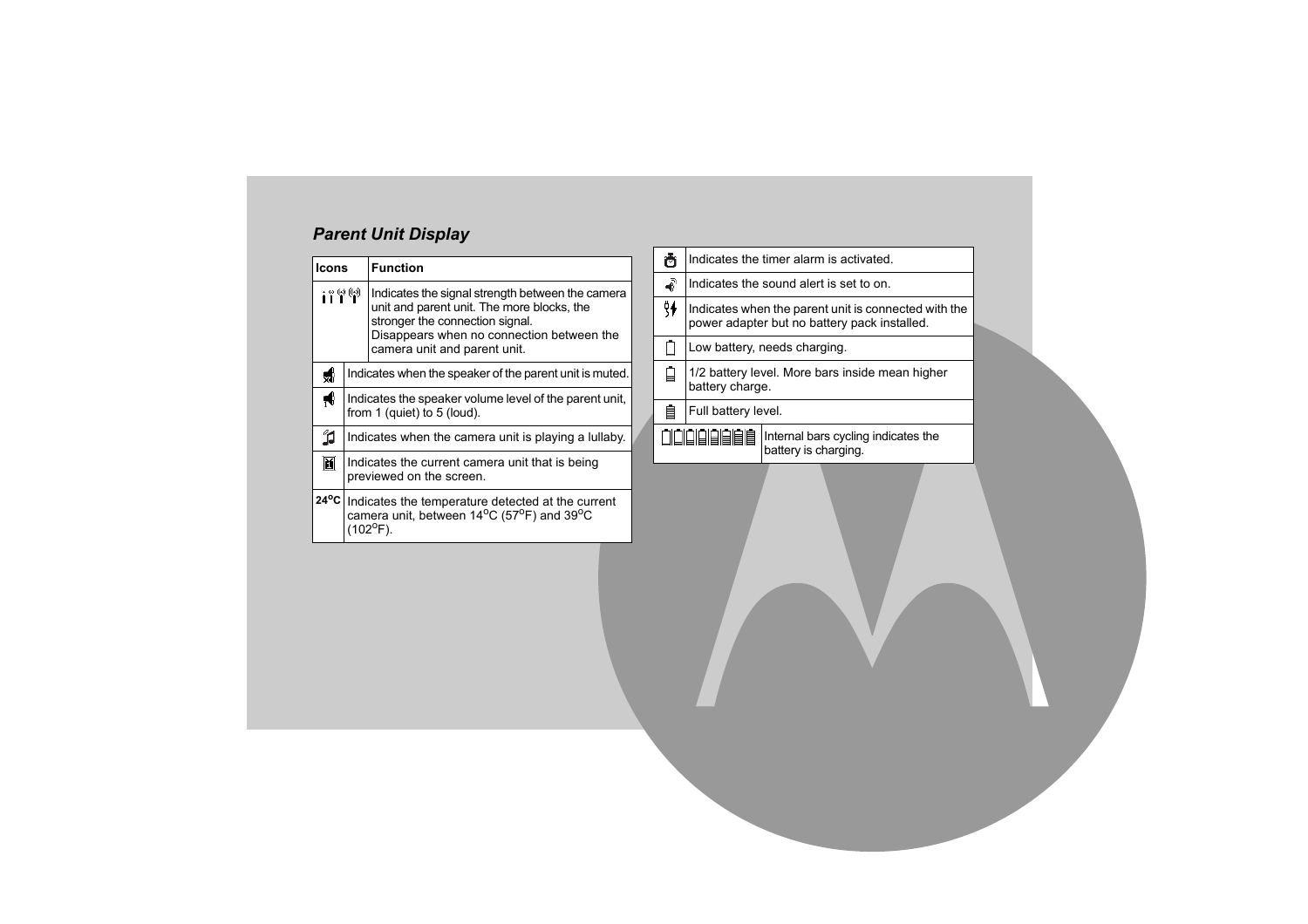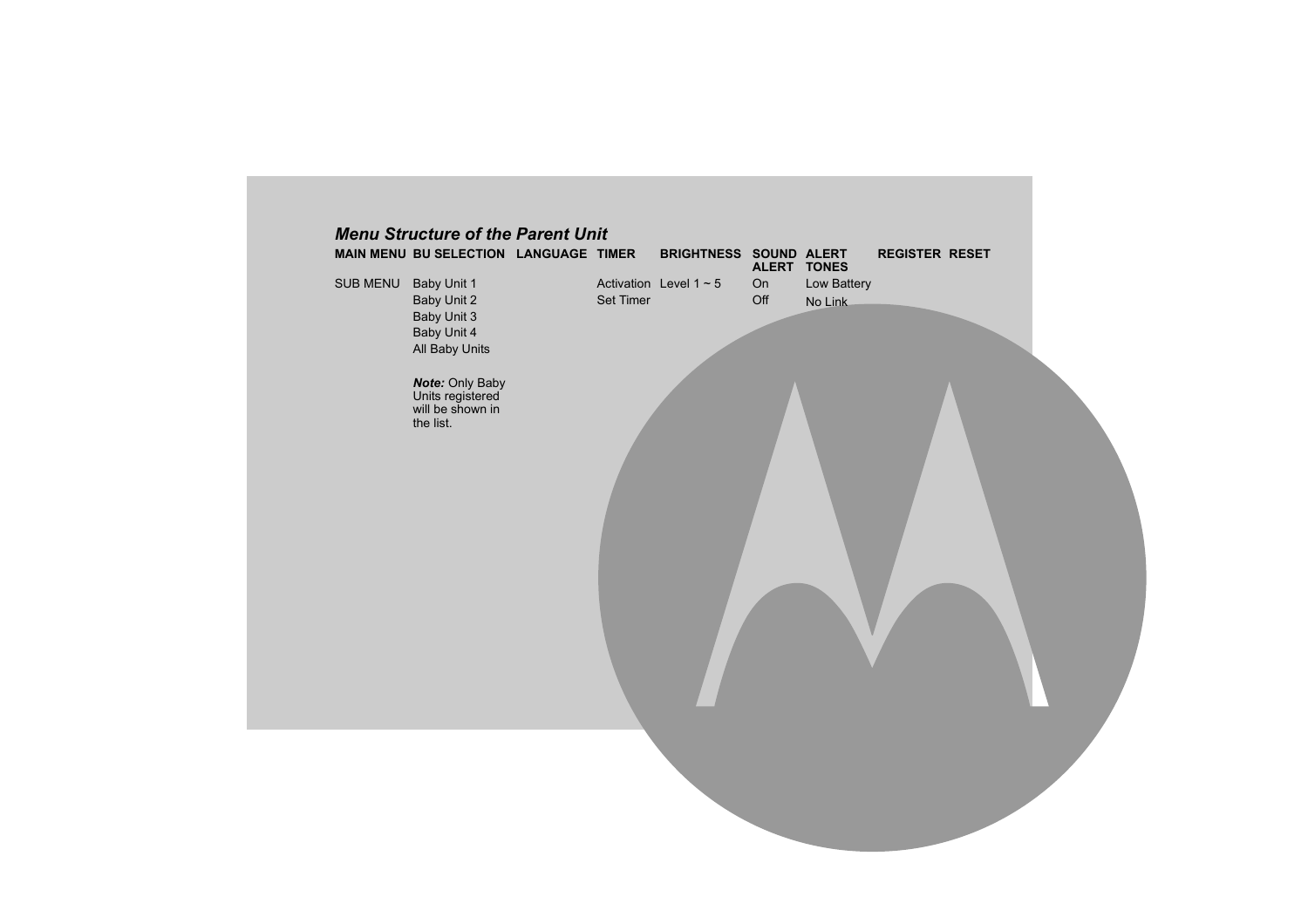# *Overview of your Camera unit*



### **1 Infrared Lights**

4 x infra-red LEDs for night vision illumination.

**2 Camera Lens**

# **3 Power/Link Indicator** 0

On steadily when the camera unit is switched on and linked to the parent unit. Flashes quickly when the camera unit is in registration mode. Flashes slowly when the camera unit is out of range or not registered to a parent unit. Off when the camera unit is switched off.

**4 UP** / Volume +  $\blacksquare$  +

Press to increase the speaker volume.

**5 Power**  0

Press to power on the camera unit. Press and hold to power off the camera unit.

**6 DOWN / Volume -** <

Press to decrease the speaker volume.

**7 Stop**  9

Press to stop the lullaby playing.

**8 Play**  8

Press to start playing the selected lullaby.

**9 Lullaby**  2

Press to start playing the selected lullaby when the camera unit is linked with the parent unit. During lullaby playing, press to select and play the other lullabies.

### **10 Photo sensor**

Light sensor to detect when night vision is required.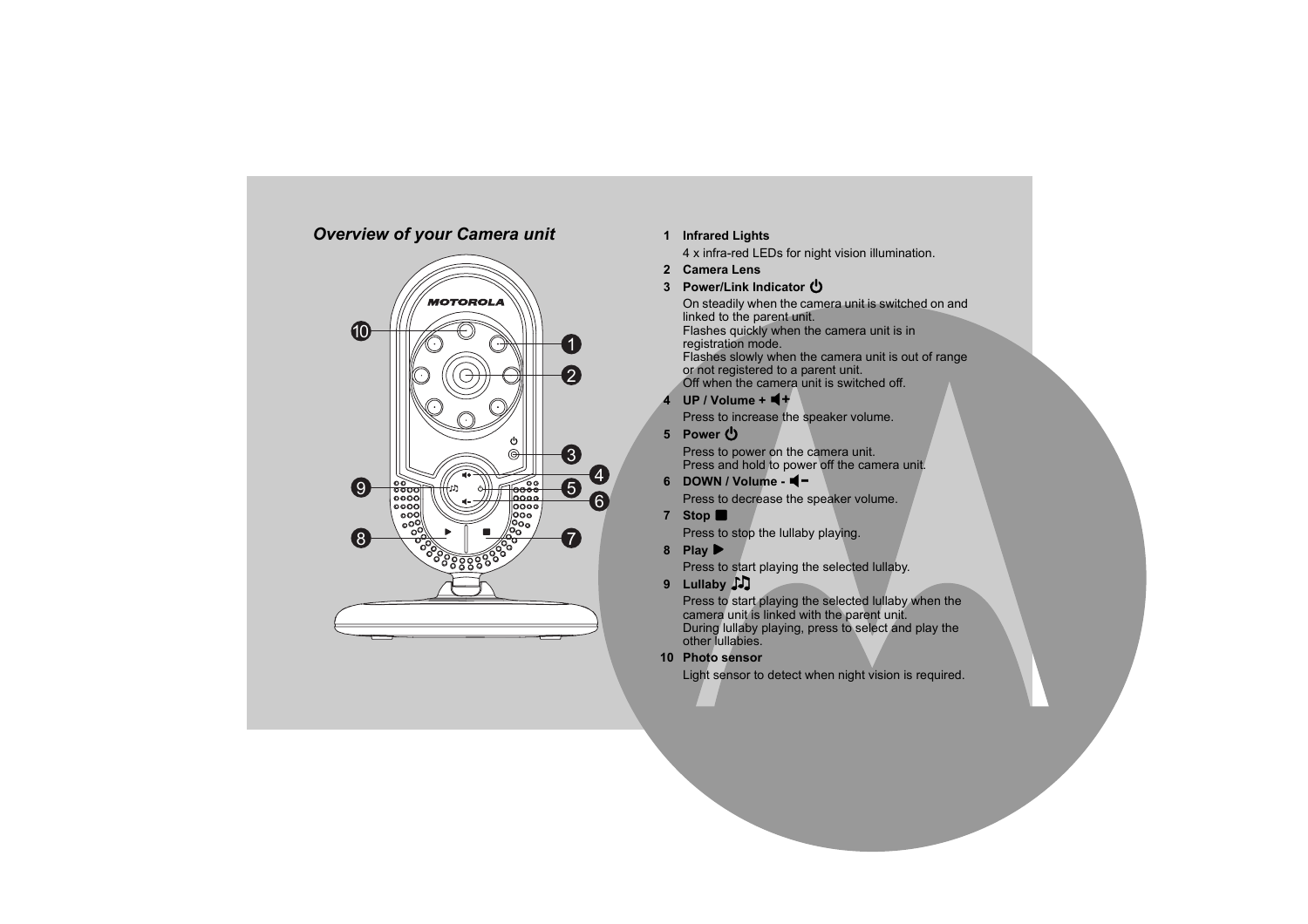#### **Important guidelines for installing your Baby Monitor**

- ï To use your camera unit and parent unit together, you must be able to establish a radio link between them, and the range will be affected by environmental conditions.
- Any large metal object, like a refrigerator, a mirror, a filing cabinet, a metallic door or reinforced concrete, between the camera and parent unit may block the radio signal.
- The signal strength may also be reduced by other solid structures, like walls, or by radio or electrical equipment, such as TVs, computers, cordless or mobile phones, fluorescent lights or dimmer switches.
- If the signal is poor, try moving the parent and/or the camera unit to different positions in the rooms.

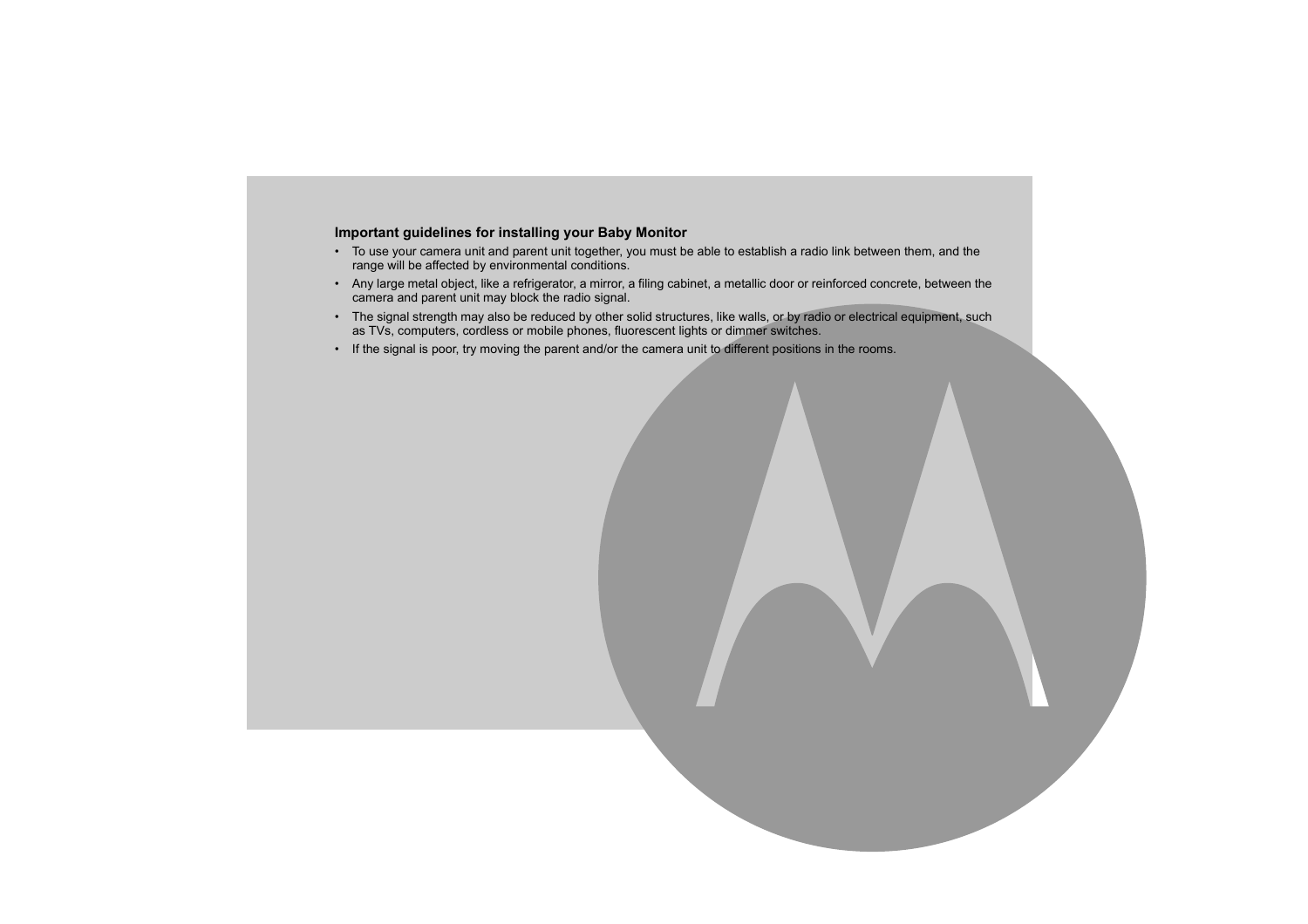

| 1.          |                                              |
|-------------|----------------------------------------------|
| $2_{\cdot}$ |                                              |
|             |                                              |
|             |                                              |
|             | 2.3 Belt clip/stand on parent unit  12       |
| 3.          |                                              |
|             |                                              |
|             |                                              |
|             | 3.3 Adjust speaker volume of parent unit and |
|             |                                              |
|             |                                              |
|             | 3.4.1 Adjust talk back volume  13            |
|             |                                              |
|             |                                              |
|             |                                              |
| 4.          | <b>PARENT UNIT SETTINGS 15</b>               |
|             |                                              |
|             |                                              |
|             | 421                                          |
|             |                                              |
|             |                                              |
|             |                                              |
|             |                                              |
|             |                                              |

| 5. DISPOSAL OF THE DEVICE |  |
|---------------------------|--|
|                           |  |
|                           |  |
|                           |  |
|                           |  |
|                           |  |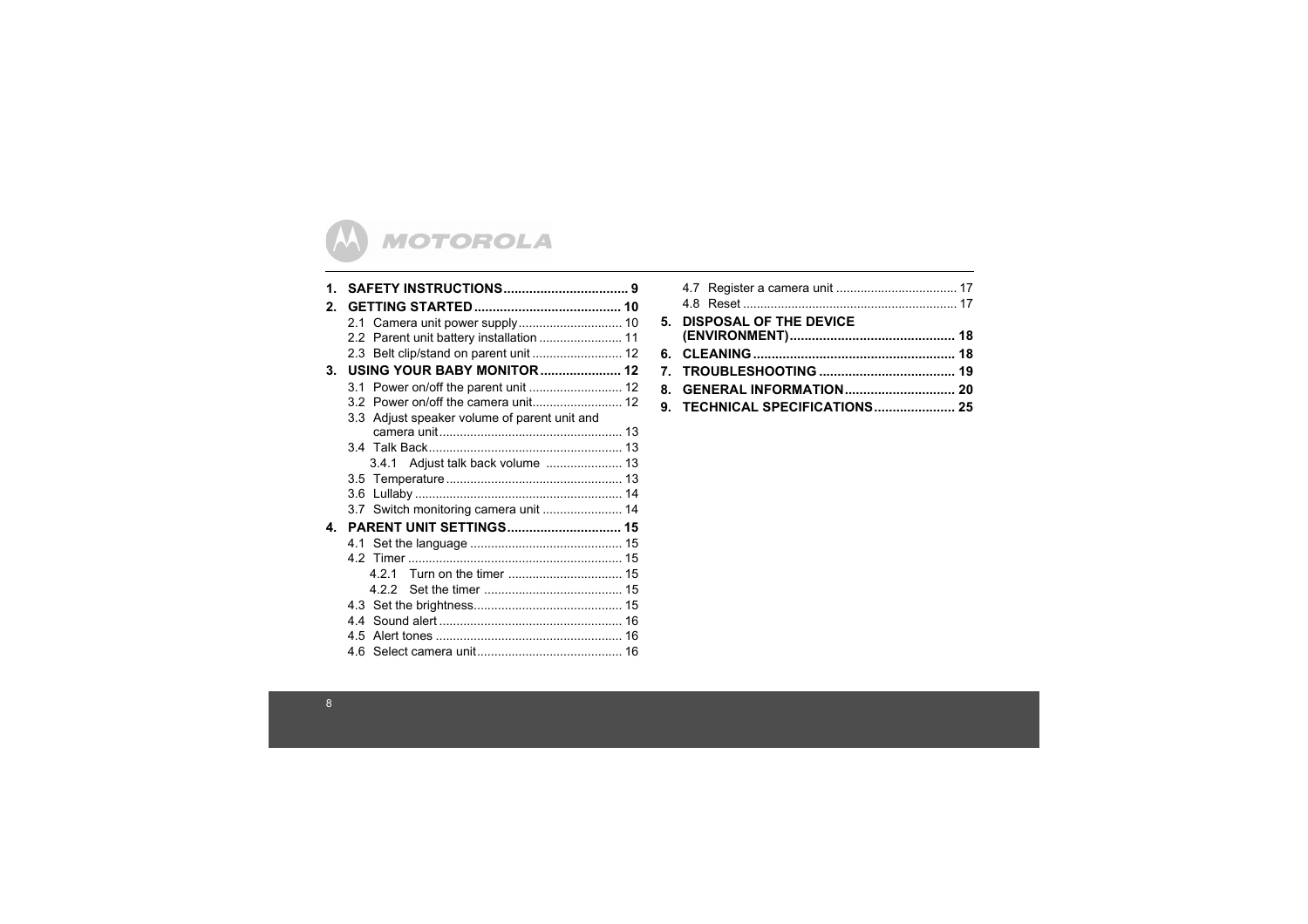# *1. SAFETY INSTRUCTIONS*



*STRANGULATION HAZARD - Keep the adapter cord out of the baby's reach.*

*NEVER place the camera unit or its cord within the crib.*

*Secure the cord well away from the baby's reach. Never use extension cords with AC Adapters. Only use the AC Adapters provided.*

*This baby monitor is compliant with all relevant standards regarding electromagnetic fields and is, when handled as described in the User's Guide, safe to use. Therefore, always read the instructions in this User's Guide carefully before using the device.*

- Determine a location for the baby monitor that will provide the best view of your baby in the crib.
- Place the baby monitor on a flat surface, such as a dresser, bureau, or shelf, or wall-mount it securely using the keyhole slots in the base.
- NEVER place the baby monitor or its cord inside the crib or playpen.
- Never immerse any part of the baby monitor in water or any other liquid.

• Make sure the camera unit and the cord are always out of reach of the baby.

**MOTOROLA** 

- Adult assembly is required. Keep small parts away from children when assembling.
- This product is not a toy. Children should be supervised to ensure that they do not play with the baby monitor.
- This baby monitor is not a substitute for responsible adult supervision.
- Keep this User's Guide for future reference.
- Never cover the baby monitor with a towel or blanket.
- Never use extension cords with power adapters. Only use the power adapters provided.
- Test this monitor and all its functions so that you are familiar with it prior to actual use.
- Never use the baby monitor in moist places or close to water.
- Do not expose the baby monitor to extreme cold or heat or to direct sunlight. Do not put the baby monitor close to a heat source.
- Only use the chargers and power adapters provided. Do not use other chargers or power adapters as this may damage the device and battery pack.
- Only insert a battery pack of the same type.
- Do not touch the plug contacts with sharp or metal objects.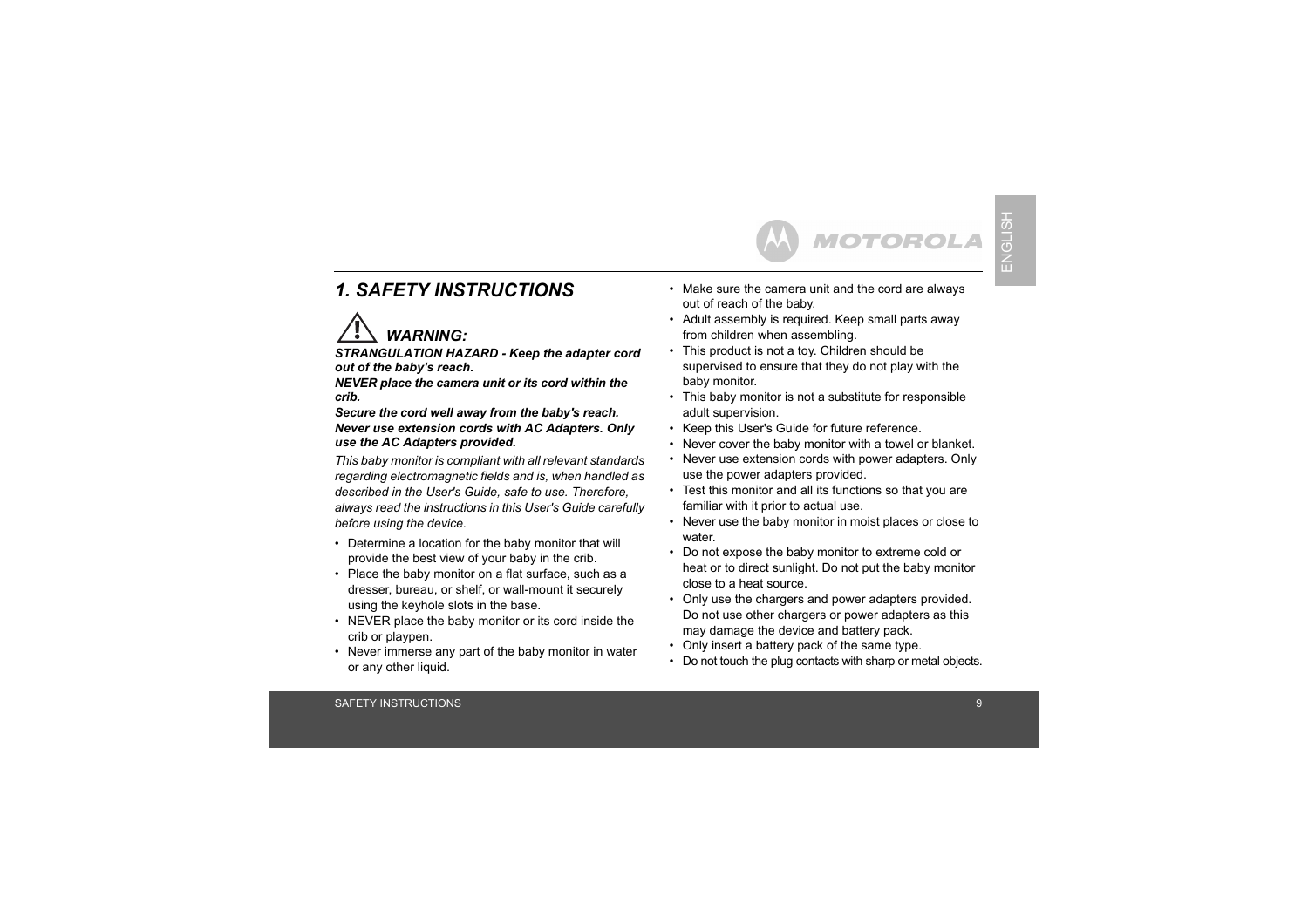

- To avoid the risk of electric shock, do not open the housing of the camera or parent units, other than the battery compartment.
- This baby monitor is intended as an aid. It is not a substitute for responsible and proper adult supervision and should not be used as such.

#### *CAUTION*

*Risk of explosion if battery is replaced by an incorrect type. Dispose of used batteries according to the instructions.* 

*Use only battery pack with rating: 2.4V 750mAh.*

# *2. GETTING STARTED*

**2.1 Camera unit power supply**



- **1.** Insert the DC plug of the power adapter with the smaller DC plug into the DC jack in the side of the camera unit.
- **2.** Connect the other end of the power adapter to a suitable power outlet.

#### *NOTE*

Only use the provided power adapter.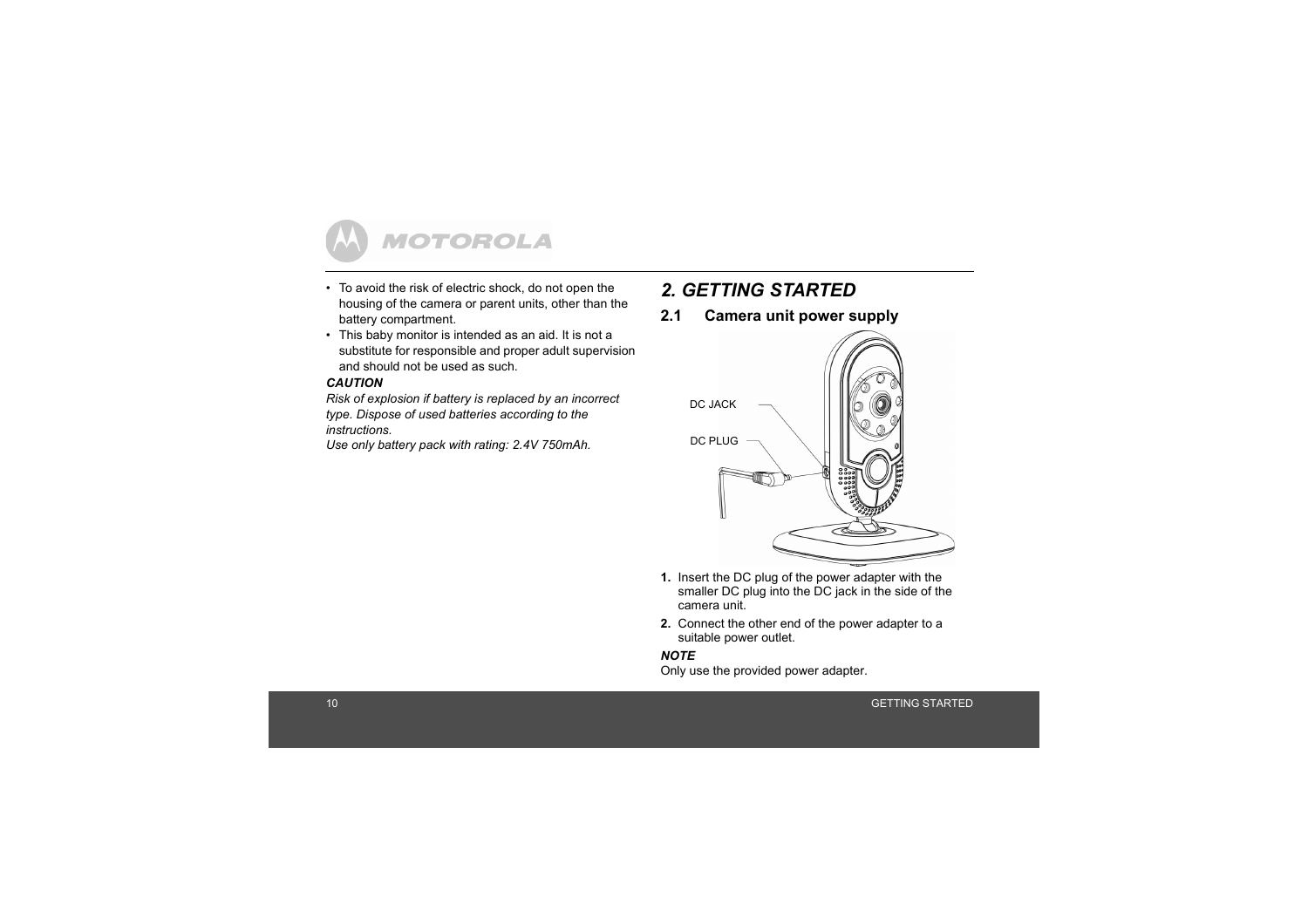### **2.2 Parent unit battery installation**

A rechargeable battery pack is supplied and should be fitted, so that the parent unit can be moved without losing the link and picture from the camera unit(s). Charge the parent unit before you use it for the first time or when the parent unit indicates that the battery is low.



- **1.** Take off the belt clip/stand.
- **2.** Slide off the battery compartment cover.
- **3.** Insert the plug of the battery pack into the jack inside the battery compartment, and fit the battery pack into the compartment.
- **4.** Replace the battery compartment cover, and reinstall the belt clip/stand (refer to section 2.3).
- **5.** Insert the DC plug of the power adapter with the bigger DC plug into the DC jack in the side of the parent unit.
- **6.** Connect the other end of the power adapter to a suitable power outlet.
- **7.** The **Charging Indicator** comes on.

#### *NOTE*

Only use the provided power adapter and battery pack.

The parent unit can work with the power adapter connected but without a battery pack installed.

ENGLISH

ENGLISH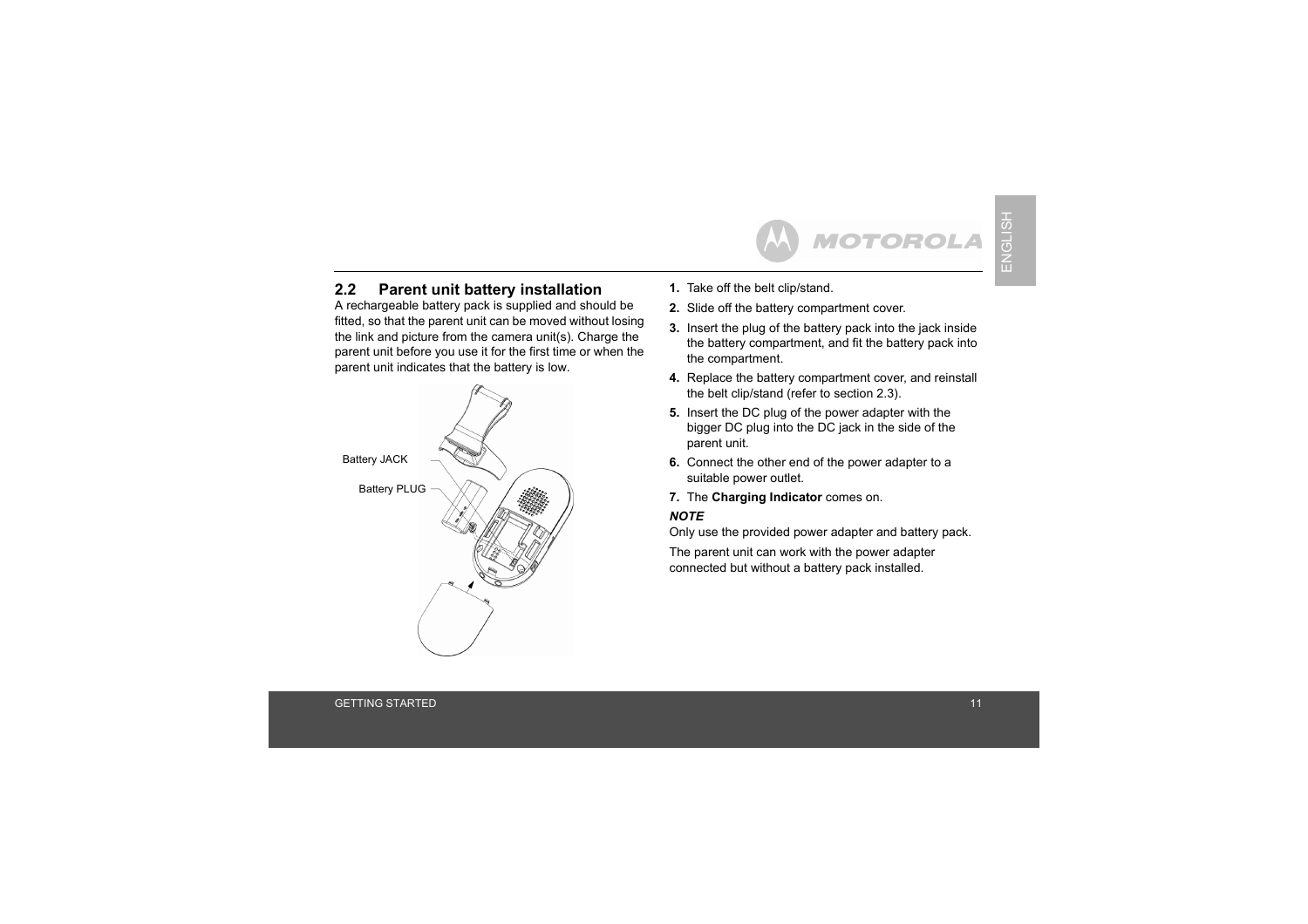# **2.3 Belt clip/stand on parent unit**





```
position
```
**1.** The belt clip/stand attaches to the back of the parent unit and clips into the locking slots on each side.

#### *NOTE*

It will only fit one way, as indicated by UP and the arrows on the inside of the clip.

- **2.** The unit comes with the accessory fitted in the belt clip mode.
- **3.** You can convert it into the stand mode, by simply pulling the back part of the clip out slightly and then rotating it by half a turn, as shown above.

# *3. USING YOUR BABY MONITOR*

Please read these instructions carefully, and be aware that this baby monitor is only intended as an aid. It is not a substitute for responsible, correct parental supervision.

# **3.1 Power on/off the parent unit**

- **1.** When the parent unit is off, press  $\frac{6}{5}$  until you hear a beep and the **Power Indicator** starts to flash. The parent unit will search for and link itself to the registered camera units.
- **2.** When the parent unit is on, press and hold  $\frac{6}{5}$  until the **Power Indicator** turns off. The parent unit is now powered off, although the display may take a few seconds to go off fully.

# **3.2 Power on/off the camera unit**

- **1.** When the camera unit is off, press  $\bigcirc$  to power it on. The **Power/Link Indicator** will flash for a few seconds until it links with the parent unit and stays steadily on.
- **2.** When the camera unit is on, press and hold  $\Phi$  until the **Power/Link Indicator** turns off. The camera unit is now powered off.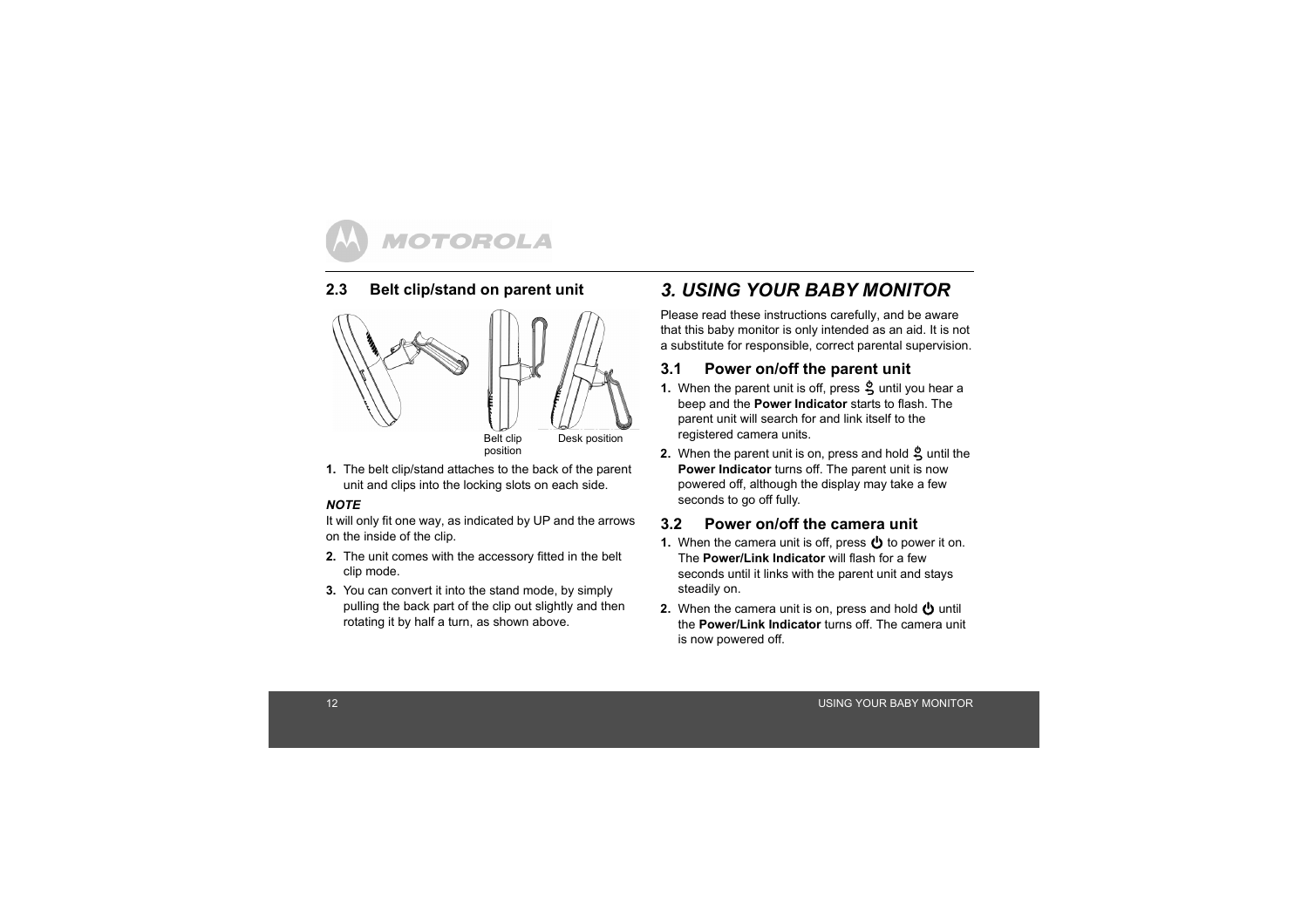#### *NOTE*

If you place the parent and camera units too close together, you may hear a high pitched noise. This is not a fault. The units are designed to be operated at some distance apart, e.g. in separate rooms, so move the units further apart.

#### **3.3 Adjust speaker volume of parent unit and camera unit**

There are 5 volume levels on the camera unit, and 6 levels on the parent unit, including **VOLUME OFF**. The volume level of parent unit will be shown on the status bar when you adjust the volume.

- **1.** Press  $\stackrel{\blacktriangle}{\blacktriangle}$  or  $\stackrel{\blacktriangle}{\blacktriangledown}$  on the parent unit or  $\stackrel{\blacktriangle}{\blacktriangle}$  or  $\stackrel{\blacktriangle}{\blacktriangle}$  on the camera unit to adjust the respective volume level.
- **2.** The will be displayed if the volume is turned off on the parent unit.

An audible alert will emit when you reach the highest or lowest volume level.

Changing the volume setting on the camera unit affects the volume when you use the Talk Back feature and when playing a lullaby.

# **3.4 Talk Back**

You can use the Talk Back feature to comfort and reassure your baby.

During Talk Back, you will not be able to hear your baby until you release  $\Psi$ .

**MOTOROLA** 

- 1. Press and hold **v** on the parent unit to speak to your baby. **Talk** will be displayed on the parent unit.
- **2.** Release the button to hear your baby again.

#### **3.4.1 Adjust talk back volume**

The camera unit has 5 volume levels from Level 1 to Level 5.

Press  $\blacktriangleleft$  + or  $\blacktriangleleft$  – on the camera unit to increase or decrease the volume respectively.

#### *NOTE*

If a lullaby is playing, it will stop during Talk Back, but will restart from the beginning when the Talk Back ends.

### **3.5 Temperature**

The camera unit constantly monitors the temperature in your baby's room and alerts you if it gets lower than 14ºC (or 57ºF), by emitting a warning beep and showing the alert message "**Too cold! from Baby Unit x**" on the parent unit screen, or if it gets higher than 39°C (or 102°F), it will show "**Too hot! from Baby Unit x**". Although this is for reference only, and there may be a small difference between the baby monitor reading and the actual temperature, please check your baby immediately if such an alert message is triggered.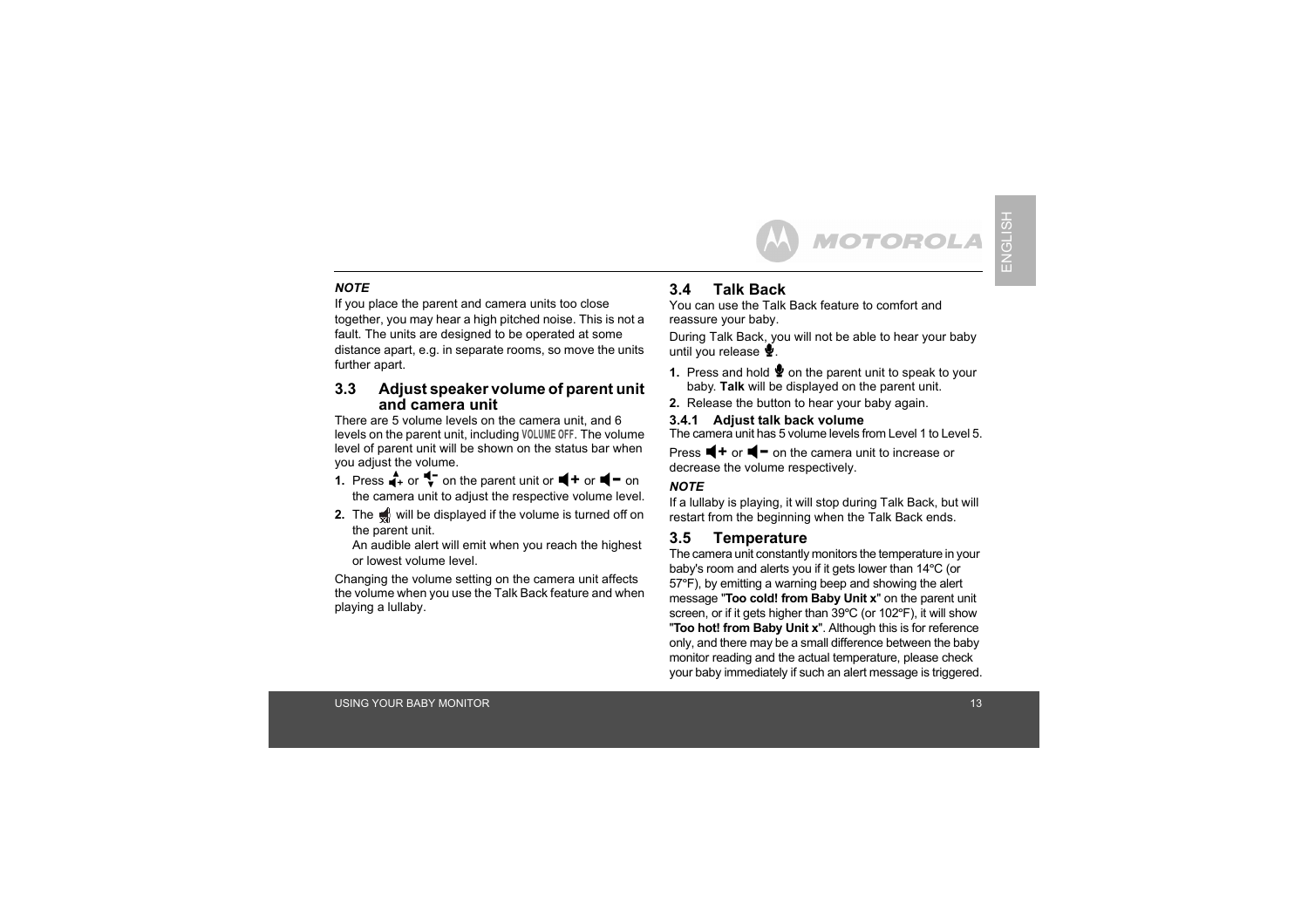#### *Note*

The current temperature at the camera unit is shown on the parent unit status bar whenever it is displayed.

# **3.6 Lullaby**

There are 3 lullabies available to play for your baby, either repeating one lullaby or repeating through all three lullabies.

- **1.** Press  $\int$  on the camera unit to select the lullaby and start playing when the camera is linked with the parent unit.
- **2.** During playback, press  $\Box$  to step through the different lullabies.

OR

Press  $\triangleright$  on the camera unit to start playing the selected lullaby.

**3.** During playback, press **b** to stop playing.

#### *NOTE*

Once the camera unit loses the link with the parent unit, the lullaby playing will be stopped and will not be resumed automatically even if the link is set up again.

# **3.7 Switch monitoring camera unit**

The system allows registering up to four camera units. You can switch the monitoring camera unit by one-touch key or by menu settings.

#### **By one-touch key:**

Press  $\frac{6}{5}$  on the parent unit when it is in video monitoring mode. The parent unit will switch to the next registered camera unit to monitor your baby. You can switch to other registered camera units by further pressing  $\frac{6}{5}$  if necessary, with each registered camera unit being selected in turn.

#### **By menu settings:**

The system also allows the parent unit to be set to automatically switch among all the camera units, with each registered camera unit being selected in turn at about 30 second intervals. Refer to section 4.6 for the instructions of how to set the parent unit to scan through all camera units automatically.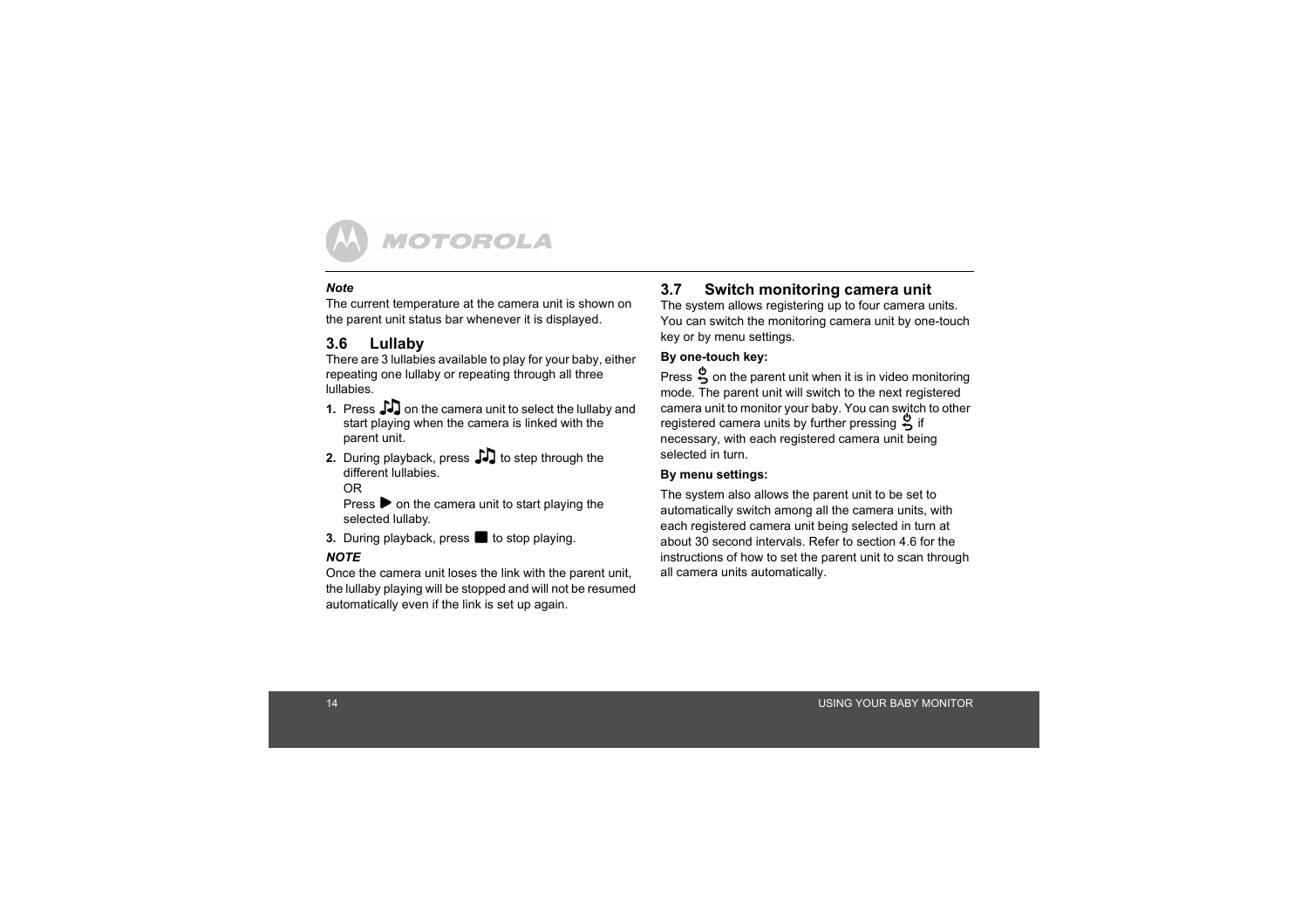# *4. PARENT UNIT SETTINGS*

# **4.1 Set the language**

- **1.** Press  $\overline{\mathbf{a}}$  to access the main menu.
- **2.** Press  $\stackrel{\blacktriangle}{\bullet}$  fo select LANGUAGE.
- **3.** Press  $\overline{\mathbf{a}}$  and  $\overline{\mathbf{a}}$  or  $\overline{\mathbf{v}}$  to select the desired language.
- **4.** Press  $\overline{K}$  to confirm.

# **4.2 Timer**

The timer function serves as an alarm to remind you of things-to-do for the baby such as feeding or medication, and it can be set as a one off or a repeated time period.

### **4.2.1 Turn on the timer**

- **1.** Press  $\overline{\mathbf{a}}$  to access the main menu.
- **2.** Press  $\uparrow$  or  $\uparrow$  to select TIMER.
- **3.** Press  $\overline{\mathbf{K}}$  and  $\overline{\mathbf{A}}$  or  $\overline{\mathbf{V}}$  to select ACTIVATION.
- **4.** Press  $\stackrel{\blacktriangle}{\blacksquare}$  to select 0N or 0FF.
- **5.** If you select  $\circ$ M, press  $\mathbf{A}$  or  $\mathbf{\downarrow}$  to select the timer mode from **ONCE** or **REPEATED**.
- **6.** Press  $\overline{K}$  to confirm.

#### **4.2.2 Set the timer**

- **1.** Repeat steps 1 to 2 in section 4.2.1.
- **2.** Press  $\mathbf{A}$  or  $\mathbf{\nabla}$  to select SET TIMER.
- **3.** Press  $\overline{\mathbf{K}}$  and then set the number of hours (00 to 12) using the  $\stackrel{\bullet}{\bullet}$  or  $\stackrel{\bullet}{\bullet}$  keys.
- **4.** Press  $\overline{\text{OR}}$  and then set the number of minutes (00 to 59) using the  $\stackrel{\bullet}{\bullet}$  or  $\stackrel{\bullet}{\bullet}$  keys.
- **5.** Press  $\overline{\mathbf{a}}$  to confirm the timer interval set.

### *NOTE*

When the timer period is reached, the unit will emit an alert beep for 30 seconds and show **00:00** on the screen. You can press any button to stop the beeps. If the timer mode was set to **ONCE**, the timer will be cancelled, but if set to **REPEATED**, it will reset and start another timer period.

# **4.3 Set the brightness**

- **1.** Press  $\overline{\mathbf{a}}$  to access the main menu.
- **2.** Press  $\stackrel{\blacktriangle}{\blacksquare}$  to select BRIGHTNESS.
- **3.** Press  $\overline{\mathbf{a}}$  to enter to show the list of levels.
- **4.** Press  $\bigoplus$  or  $\bigoplus$  to select from LEVEL 1 to LEVEL 5. The screen brightness changes as the options are selected.
- **5.** Press  $\overline{K}$  to confirm.

#### *NOTE*

A lower brightness level will reduce the power consumption.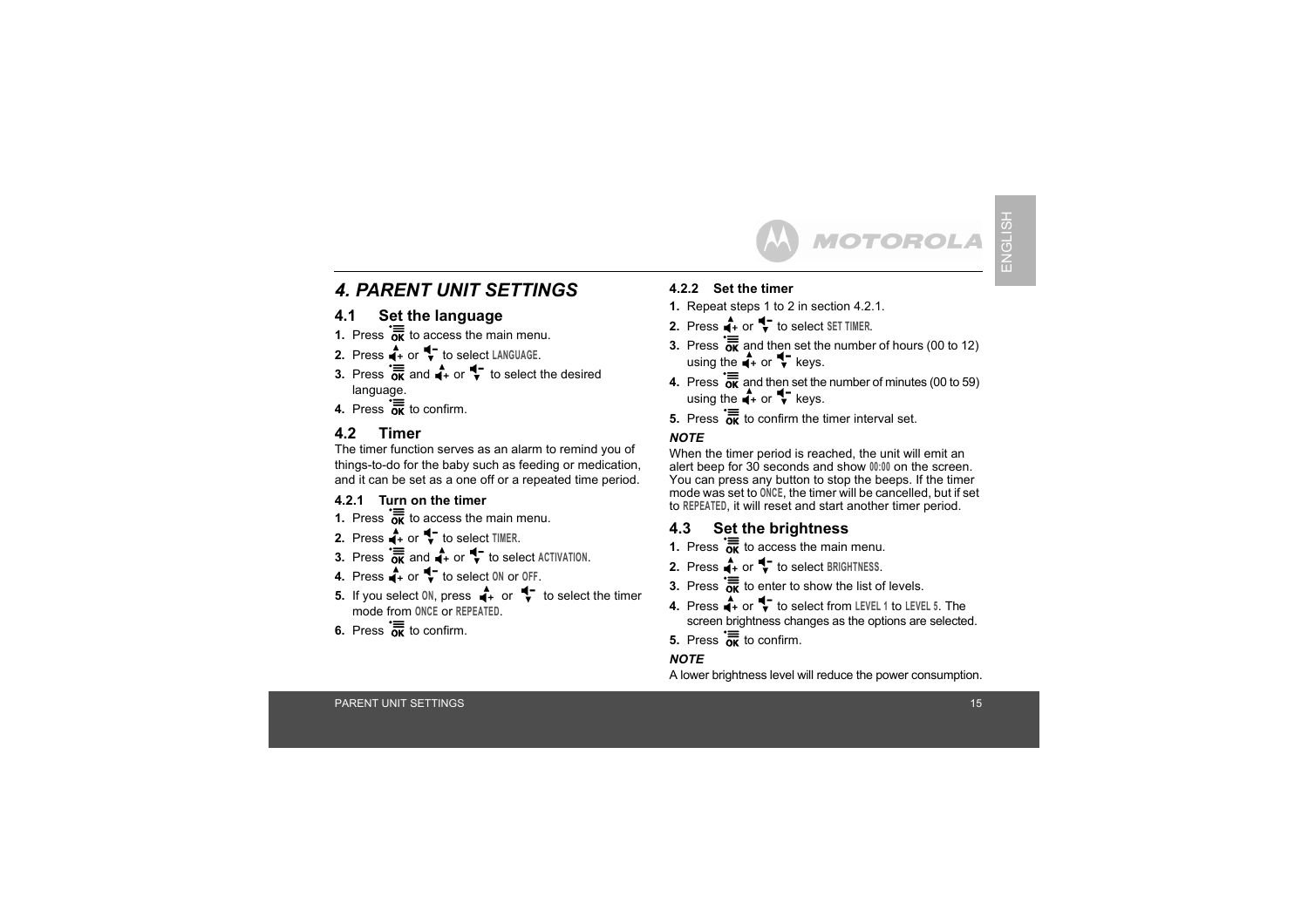# **4.4 Sound alert**

When the sound alert is set **ON**, and the parent unit speaker volume is off, it will cause the parent unit to beep and flash "Sound alert from Baby Unit x" on the display, whenever the sound at the baby unit goes above a preset threshold.

- **1.** Press  $\overline{\mathbf{a}}$  to access the main menu.
- **2.** Press  $\stackrel{\bullet}{\bullet}$  or  $\stackrel{\bullet}{\bullet}$  to select SOUND ALERT.
- **3.** Press  $\overline{\mathbf{a}}\overline{\mathbf{b}}$  and  $\overline{\mathbf{a}}$  or  $\overline{\mathbf{b}}$  to turn on or off the sound alert.
- **4.** Press  $\overline{K}$  to confirm.

*\*The parent unit beeps only if the sound level at the camera reaches a preset sensitivity level.*

# **4.5 Alert tones**

You can set the parent unit to give a warning when the battery is low and/or if the radio link to the camera unit is lost. When activated, an alert screen will be displayed on the parent unit with an alert tone emitted simultaneously.

**1.** Press  $\overline{\mathbf{a}}$  to access the main menu.

- **2.** Press  $\stackrel{\bullet}{\bullet}$  or  $\stackrel{\bullet}{\bullet}$  to select ALERT TONES.
- **3.** Press  $\overline{\text{OK}}$  and  $\overline{\text{A}}$  or  $\overline{\text{V}}$  to select LOW BATTERY or NO LINK.
- **4.** Press  $\overline{\text{ox}}$  and  $\overline{\text{4}}$  or  $\overline{\text{4}}$  to turn on or off the alert tone.
- **5.** Press  $\overline{K}$  to confirm.

#### *NOTE*

When LCD is off, any alert message will turn on the LCD.

### **4.6 Select camera unit**

The system supports up to four camera units. You can select any registered camera unit and view the picture from that camera.

- **1.** Press  $\overline{\mathbf{a}}$  to access the main menu.
- **2.** Press  $\stackrel{\bullet}{\bullet}$  or  $\stackrel{\bullet}{\bullet}$  to select BU SELECTION.
- **3.** Press  $\overline{\mathbf{K}}$  and  $\overline{\mathbf{A}}$  or  $\overline{\mathbf{V}}$  to select the desired baby unit or **ALL BABY UNITS**.
- **4.** Press  $\overline{\mathbf{K}}$  to confirm. The parent unit will start to connect with the selected camera unit, while the other unit(s) will be in shutdown mode. The CAM x icon  $(e.g. \trianglerighteq)$  will be shown on the status bar, when displayed, where x is the baby unit number of the selected camera unit.

When **ALL BABY UNITS** is selected, the screen of the parent unit will automatically switch between all the registered camera units, with each camera unit being selected in turn at about 30 second intervals.

#### *NOTE*

Only registered camera unit(s) will be shown in the selection list.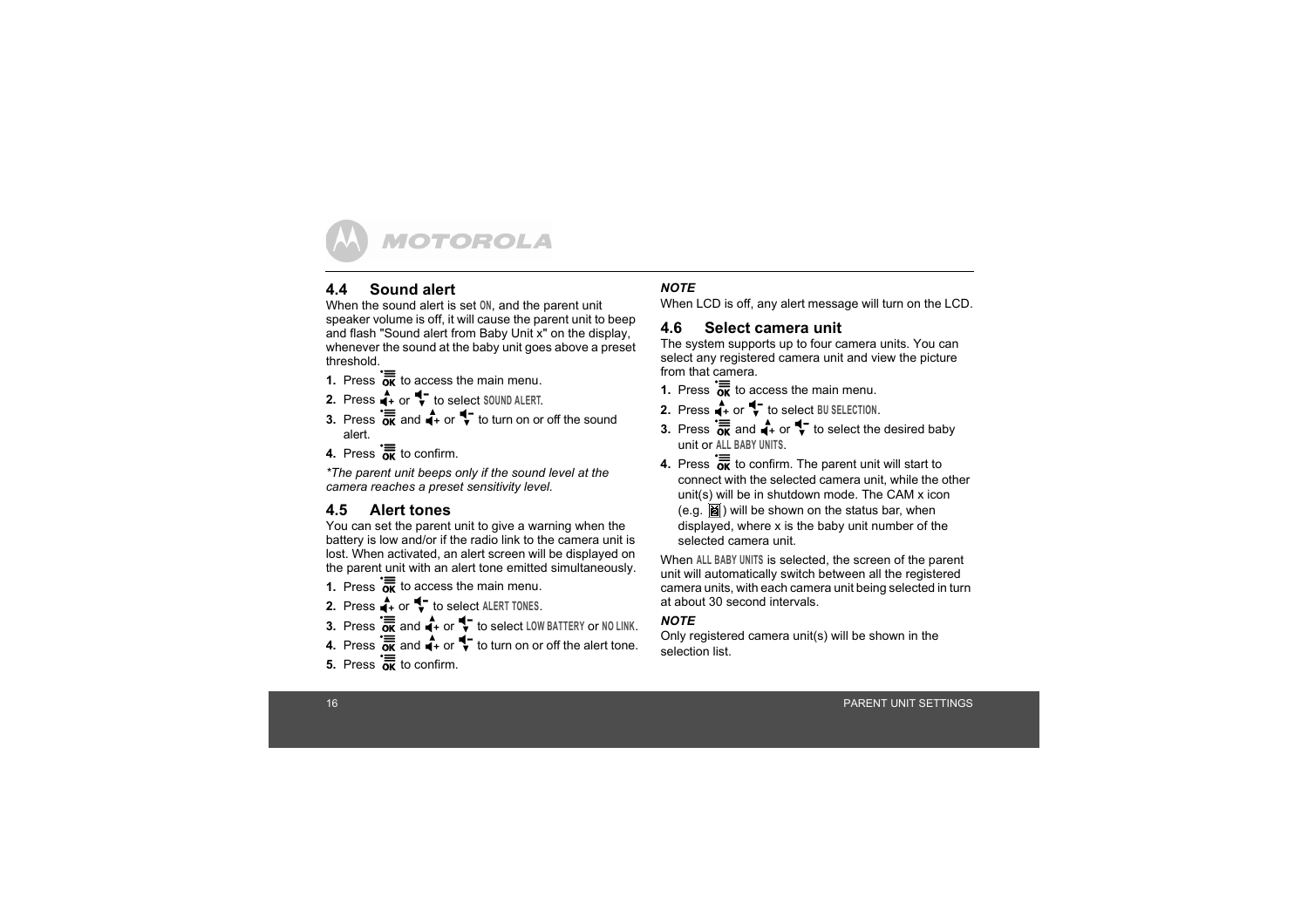#### **4.7 Register a camera unit** *IMPORTANT*

*When you purchase your baby monitor system, all cameras are already registered to the parent unit, so you do not need to register them.*

*Camera registration is only necessary if one has become faulty or if you buy a new one.*

You can register up to 4 cameras to the parent unit.

To register a camera unit:

- **1.** Press  $\overline{\mathbf{a}}$  to access the main menu.
- **2.** Press  $\stackrel{\blacktriangle}{\blacksquare}$  to select REGISTER.
- **3.** Press  $\overline{\mathbf{K}}$  to confirm. The parent unit will display **Registration mode**, and then display **Registering...** which indicates it has entered the registration mode.
- **4.** Press and hold  $\blacktriangleleft$  **+** on the camera unit until it emits a beep tone.
- **5.** There will be a beep and the display will show **Registered** when the registration is successfully completed, and the camera will be assigned a baby unit number, which can be checked from the parent unit.

# **4.8 Reset**

You can restore all the adjustable settings of the registered camera units and parent unit to the original factory settings.

- **1.** Press  $\overline{\mathbf{a}}$  to access the main menu.
- **2.** Press  $\stackrel{\blacktriangle}{\blacksquare}$  to select RESET.
- **3.** Press  $\overline{\mathbf{ox}}$  to confirm. The display will show CONFIRM?.
- **4.** Press  $\overline{\mathbf{K}}$  to confirm again. The parent unit and the registered camera units will be reset.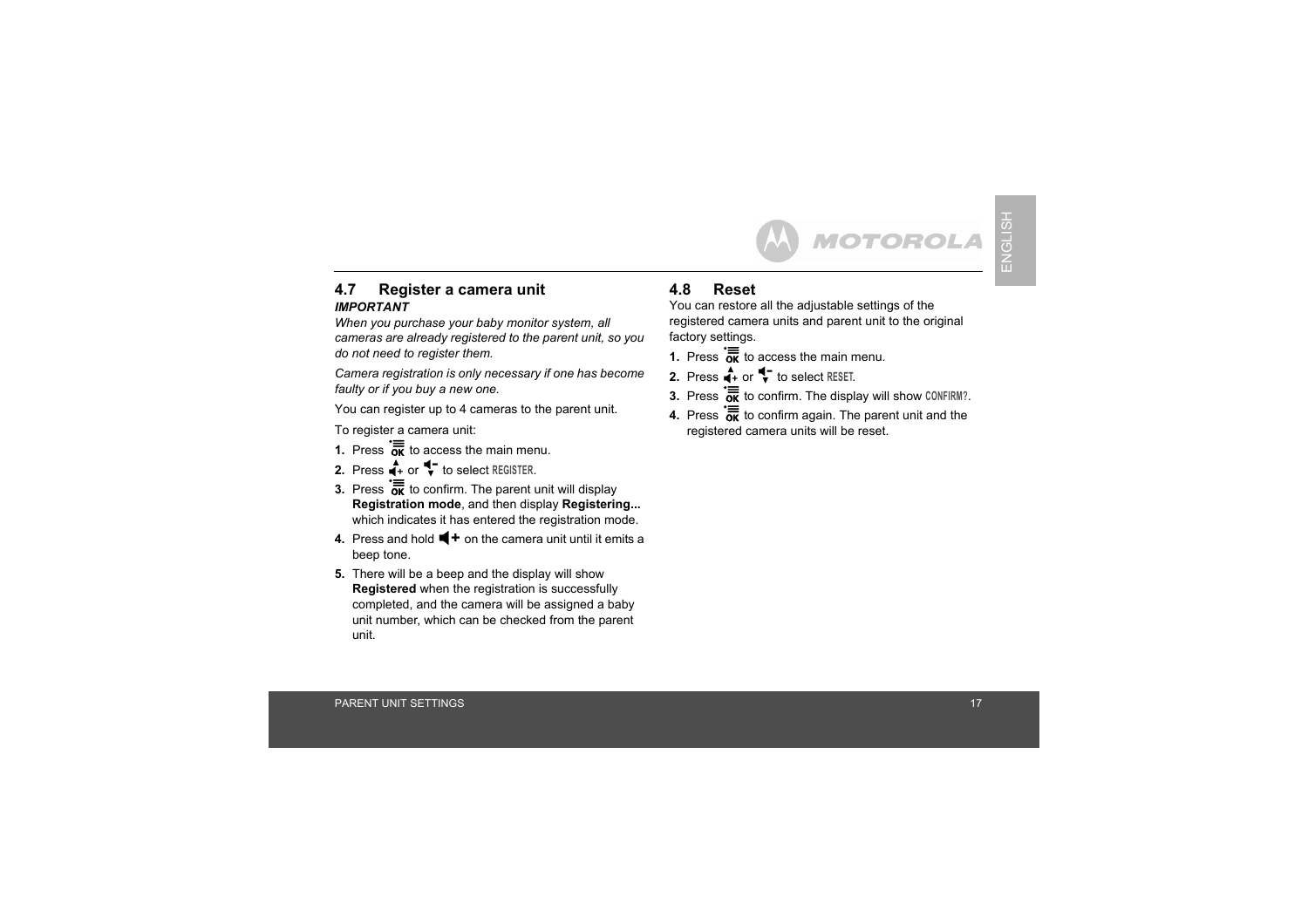# *5. DISPOSAL OF THE DEVICE (ENVIRONMENT)*

At the end of the product lifecycle, you should not dispose of this product with normal household waste. Take this product to a collection point for the recycling of electrical and electronic equipment. The



symbol on the product, user's guide and/or box indicates this.

Some of the product materials can be re-used if you take them to a recycling point. By reusing some parts or raw materials from used products you make an important contribution to the protection of the environment.

Please contact your local authorities in case you need more information on the collection points in your area.

Dispose of the battery pack in an environmentally-friendly manner according to your local regulations.

# *6. CLEANING*

Clean your MBP28 with a slightly damp cloth or with an anti-static cloth. Never use cleaning agents or abrasive solvents.

### **Cleaning and care**

- Do not clean any part of the product with thinners or other solvents and chemicals - this may cause permanent damage to the product which is not covered by the warranty.
- Keep your MBP28 away from hot, humid areas or strong sunlight, and do not let it get wet.
- Every effort has been made to ensure high standards of reliability for your MBP28. However, if something does go wrong, do not try to repair it yourself - contact Customer Service for assistance.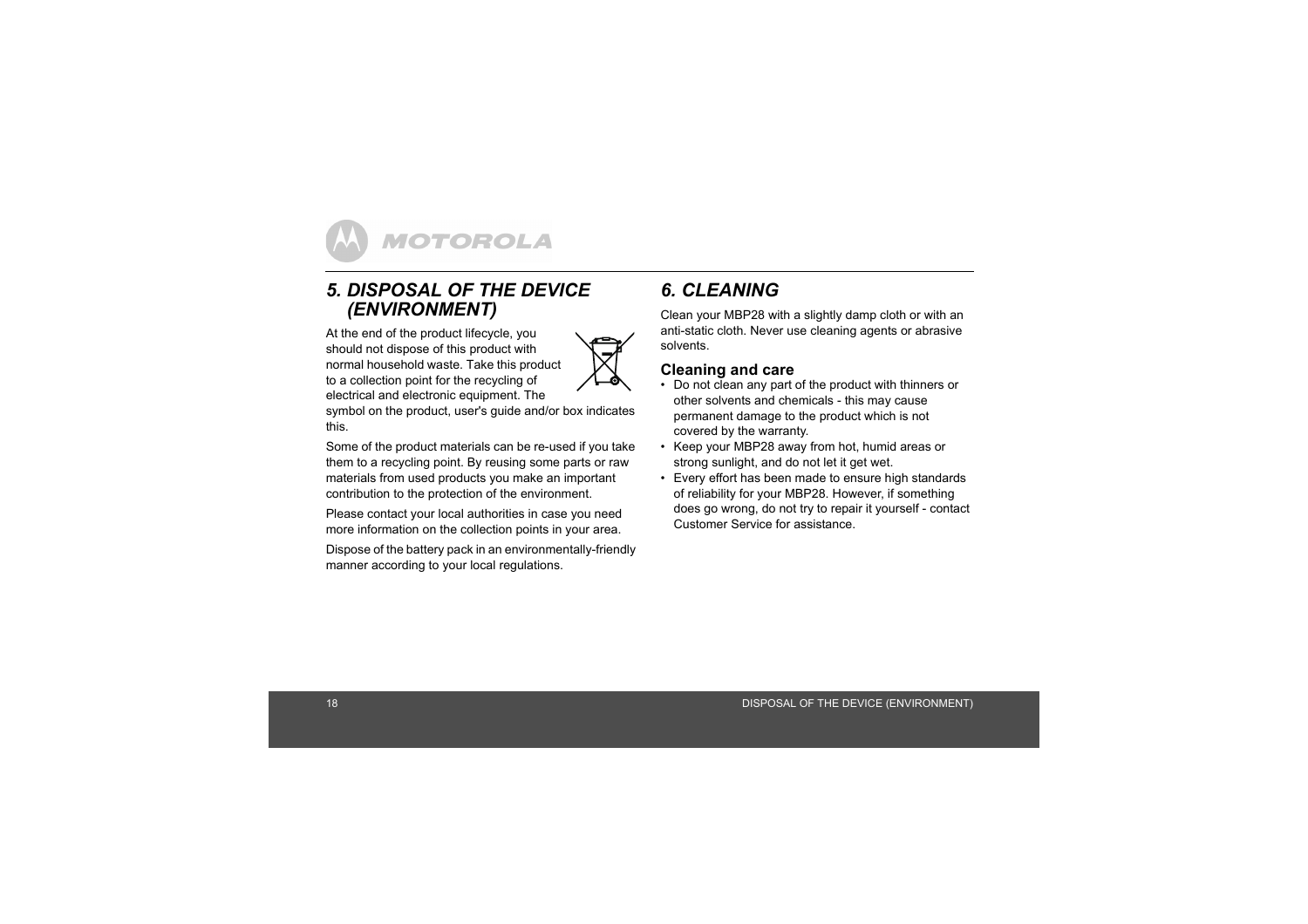# *7. TROUBLESHOOTING*

#### **Power Indicator on the parent unit does not come on**

- Check whether the parent unit is powered on.
- Check whether the supplied battery pack is correctly installed and that they are not drained.
- Recharge the parent unit by connecting it to the power supply.

#### **Power/Link Indicator on the camera unit flashes**

- The camera unit may be not registered to the parent unit. Refer to section [4.7](#page--1-1) to register the camera unit.
- The parent unit and monitoring camera unit may be out of range with each other. Reduce the distance between the units, but not closer than 5 feet.

#### Battery/Charging Indicator or  $\[\ ]$  on the parent **unit screen flashes**

• Battery pack in the parent unit is running low. Connect the parent unit to the mains power with the supplied power adaptor for recharging.

#### **The parent unit beeps**

- The parent unit may have lost connection with the monitoring camera unit. Reduce the distance between the parent unit and the camera unit, but not closer than 5 feet.
- The camera unit may be switched off. Press  $\bigcirc$  key to switch on the camera unit.

• Battery pack in parent unit is running low. Connect the parent unit to the mains power with the supplied power adaptor for recharging.

**MOTOROLA** 

• Check whether there is any event triggered, e.g. low battery, sound alert or timer.

#### **Cannot view the video image of baby from the parent unit**

- LCD may be turned off. Activate the video feed by pressing  $\mathbf{\mathbf{\mathfrak{\Theta}}}$  .
- The parent unit and the monitoring camera unit may be out of range with each other. Reduce the distance between the units, but not closer than 5 feet.
- Battery pack in parent unit may be drained. Connect the parent unit to the mains power with the supplied power adaptor for recharging.

#### **Cannot hear sound or baby cry from the parent unit**

- The volume level in the parent unit may be set too low, increase the volume level of the parent unit. Refer to section [3.3](#page--1-0) for volume level settings.
- The parent unit and the monitoring camera unit may be out of range with each other. Reduce the distance between the units, but not closer than 5 feet.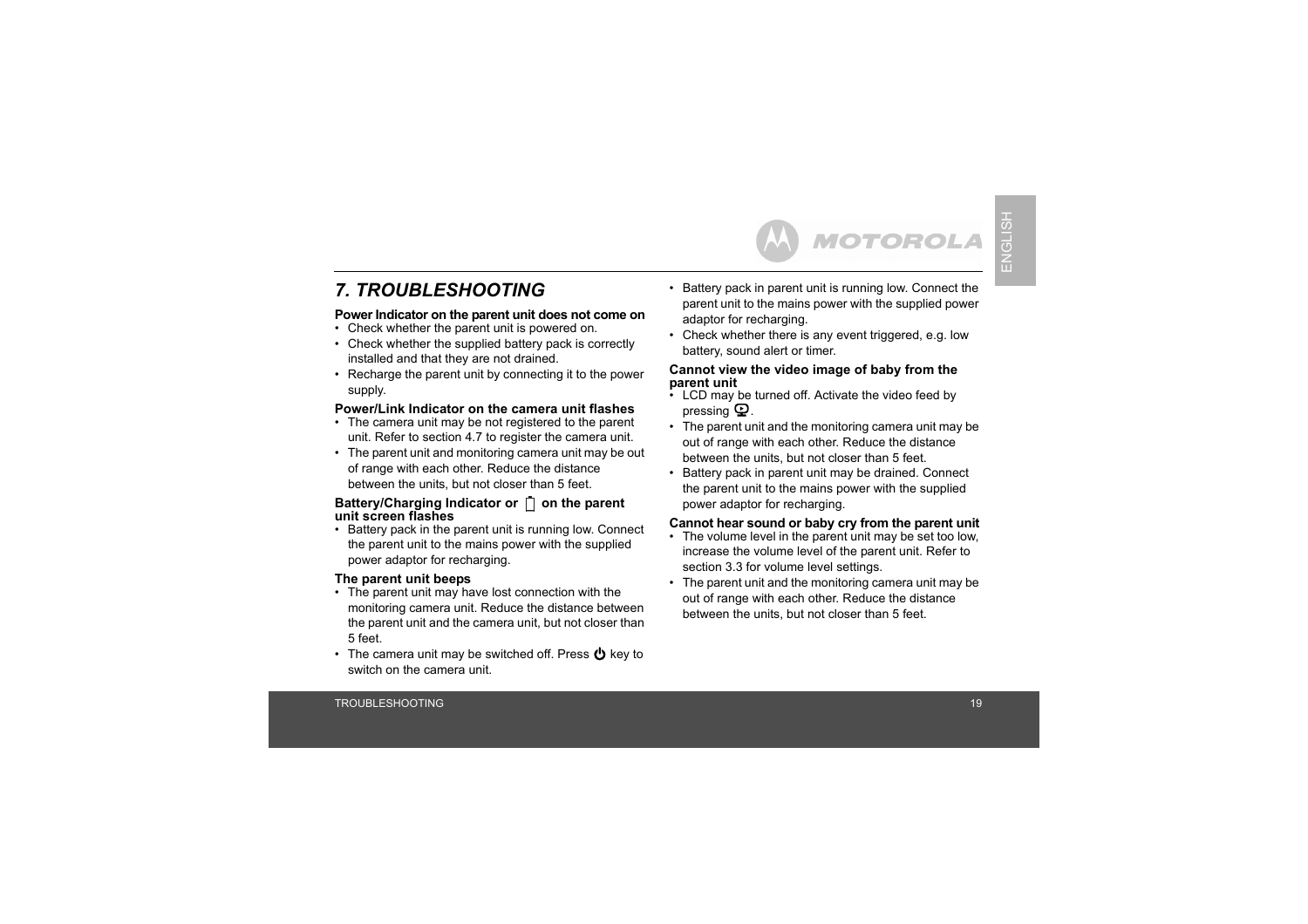

#### **The baby monitor system produces a highpitched noise**

- $\cdot$  The parent unit and the camera unit may be too close to each other. Make sure the parent unit and camera unit is at least 5 feet away from each other.
- The speaker volume of the parent unit maybe set too high. Decrease the volume of the parent unit.

#### **Battery pack in the parent unit is running low quickly**

- The LCD brightness may be set too high. Try to decrease the brightness level. Refer to section [4.3](#page--1-3) for details.
- The volume level of the parent unit may be set too high which consumes power. Decrease the volume level of the parent unit. Refer to section [3.3](#page--1-0) for volume level settings.

#### **Talk back feature does not work**

- Make sure the camera unit is powered on, and link between parent unit and camera unit is normal.
- Check that the volume is loud enough at the camera unit, refer to section [3.4](#page--1-2).

# *8. GENERAL INFORMATION***If your product is not working properly...**

- **1.** Read this User's Guide.
- **2.** Visit our website: www.motorola.com
- **3.** Contact Customer Service at US and Canada 1-888-331-3383

To order a replacement battery pack for parent unit, contact customer service.

#### **Consumer Products and Accessories Limited Warranty ("Warranty")**

Thank you for purchasing this Motorola branded product manufactured under license by Binatone Electronics International LTD ("BINATONE").

#### *What Does this Warranty Cover?*

Subject to the exclusions contained below, BINATONE warrants that this Motorola branded product ("Product") or certified accessory ("Accessory") sold for use with this product that it manufactured to be free from defects in materials and workmanship under normal consumer usage for the period outlined below. This Warranty is your exclusive warranty and is not transferable.

#### *Who is covered?*

 This Warranty extends only to the first consumer purchaser, and is not transferable.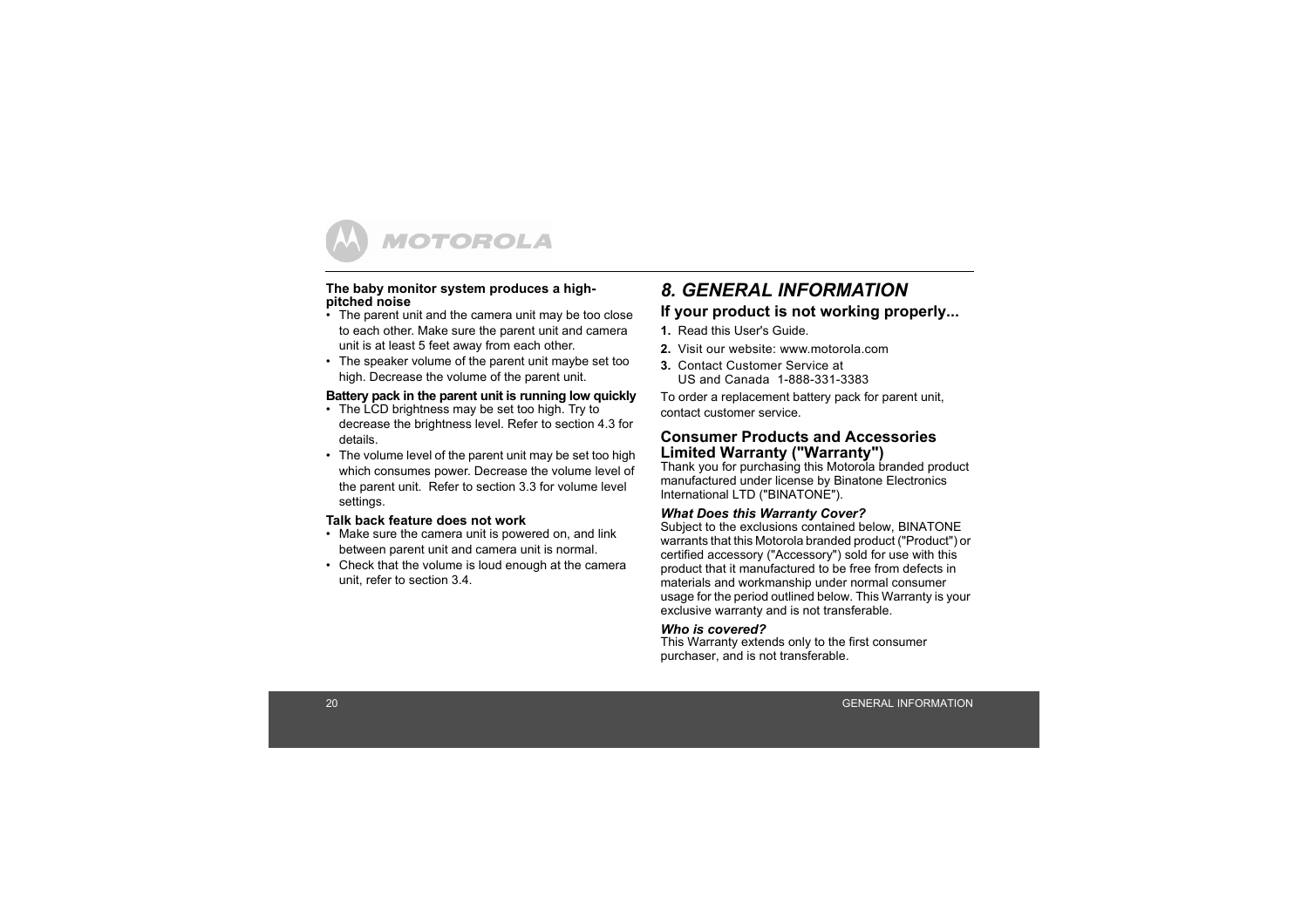#### *What will BINATONE do?*

BINATONE or its authorized distributor at its option and within a commercially reasonable time, will at no charge repair or replace any Products or Accessories that do not conform to this Warranty. We may use functionally equivalent reconditioned/ refurbished/ pre-owned or new Products, Accessories or parts.

#### *What Other Limitations Are There?*

 ANY IMPLIED WARRANTIES, INCLUDING WITHOUT LIMITATION THE IMPLIED WARRANTIES OF MERCHANTABILITY AND FITNESS FOR A PARTICULAR PURPOSE, SHALL BE LIMITED TO THE DURATION OF THIS LIMITED WARRANTY, OTHERWISE THE REPAIR OR REPLACEMENT PROVIDED UNDER THIS EXPRESS LIMITED WARRANTY IS THE EXCLUSIVE REMEDY OF THE CONSUMER, AND IS PROVIDED IN LIEU OF ALL OTHER WARRANTIES, EXPRESS OR IMPLIED. IN NO EVENT SHALL MOTOROLA OR BINATONE BE LIABLE, WHETHER IN CONTRACT OR TORT (INCLUDING NEGLIGENCE) FOR DAMAGES IN EXCESS OF THE PURCHASE PRICE OF THE PRODUCT OR ACCESSORY, OR FOR ANY INDIRECT, INCIDENTAL, SPECIAL OR CONSEQUENTIAL DAMAGES OF ANY KIND, OR LOSS OF REVENUE OR PROFITS, LOSS OF BUSINESS, LOSS OF INFORMATION OR OTHER

FINANCIAL LOSS ARISING OUT OF OR IN CONNECTION WITH THE ABILITY OR INABILITY TO USE THE PRODUCTS OR ACCESSORIES TO THE FULL EXTENT THESE DAMAGES MAY BE DISCLAIMED BY LAW.

MOTOROLA

Some jurisdictions do not allow the limitation or exclusion of incidental or consequential damages, or limitation on the length of an implied warranty, so the above limitations or exclusions may not apply to you. This Warranty gives you specific legal rights, and you may also have other rights that vary from one jurisdiction to another.

|                                                                                                         | <b>Products Covered Length of Coverage</b>                                                                                         |
|---------------------------------------------------------------------------------------------------------|------------------------------------------------------------------------------------------------------------------------------------|
| <b>Consumer</b><br><b>Products</b>                                                                      | One (1) year from the date of the<br>products original purchase by the<br>first consumer purchaser of the<br>product.              |
| <b>Consumer</b><br><b>Accessories</b>                                                                   | Ninety (90) days from the date of<br>the accessories original purchase<br>by the first consumer purchaser of<br>the product.       |
| <b>Consumer</b><br><b>Products and</b><br><b>Accessories that</b><br>are Repaired or<br><b>Replaced</b> | The balance of the original<br>warranty or for ninety (90) days<br>from the date returned to the<br>consumer, whichever is longer. |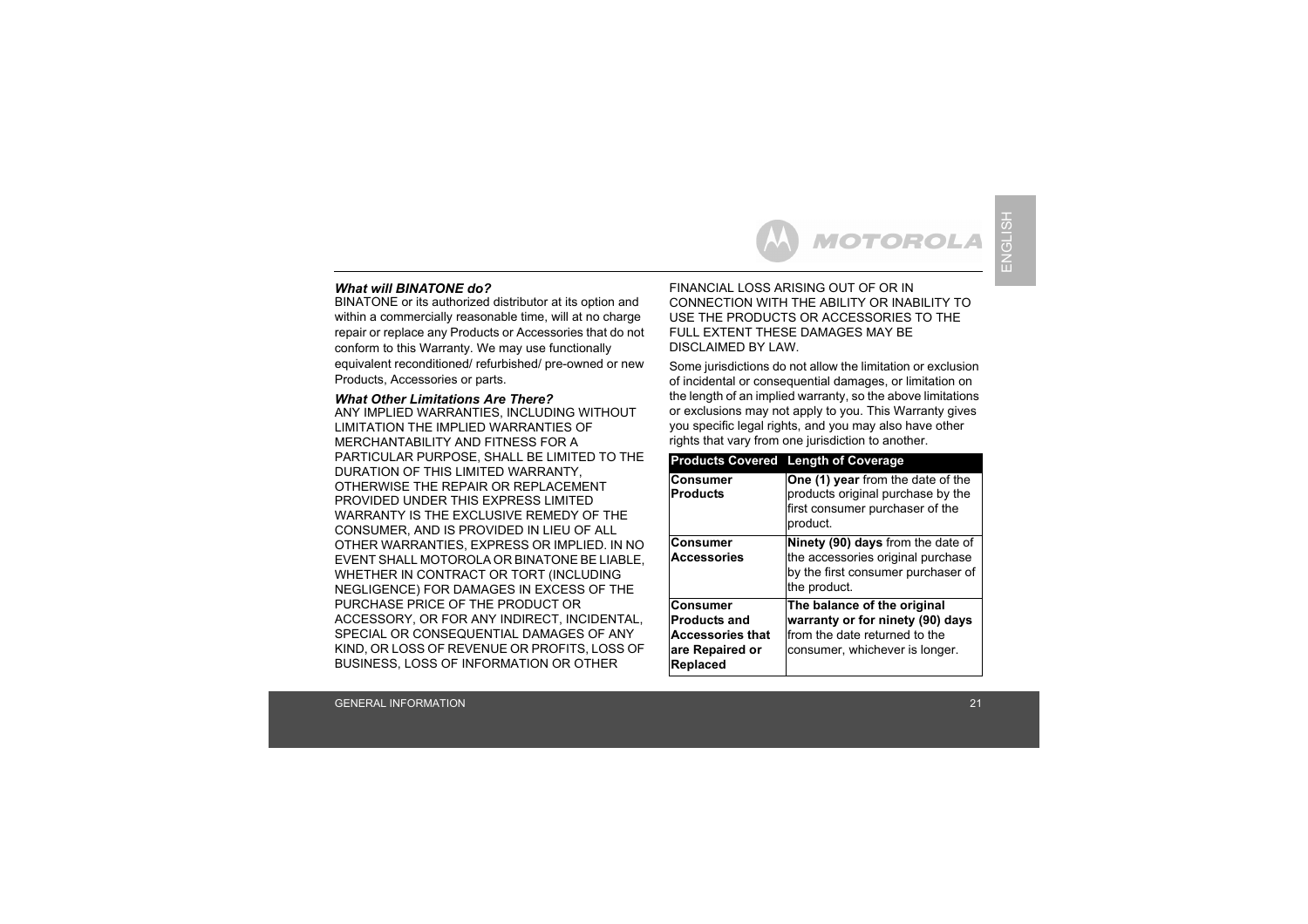#### **Exclusions**

**Normal Wear and Tear.** Periodic maintenance, repair and replacement of parts due to normal wear and tear are excluded from coverage.

**Batteries.** Only batteries whose fully charged capacity falls below 80% of their rated capacity and batteries that leak are covered by this Warranty.

**Abuse & Misuse.** Defects or damage that result from: (a) improper operation, storage, misuse or abuse, accident or neglect, such as physical damage (cracks, scratches, etc.) to the surface of the product resulting from misuse; (b) contact with liquid, water, rain, extreme humidity or heavy perspiration, sand, dirt or the like, extreme heat, or food; (c) use of the Products or Accessories for commercial purposes or subjecting the Product or Accessory to abnormal usage or conditions; or (d) other acts which are not the fault of MOTOROLA or BINATONE, are excluded from coverage.

#### **Use of Non-Motorola branded Products and**

**Accessories.** Defects or damage that result from the use of Non-Motorola branded or certified Products or Accessories or other peripheral equipment are excluded from coverage.

**Unauthorized Service or Modification.** Defects or damages resulting from service, testing, adjustment, installation, maintenance, alteration, or modification in any way by someone other than MOTOROLA, BINATONE or its authorized service centers, are excluded from coverage.

**Altered Products.** Products or Accessories with (a) serial numbers or date tags that have been removed, altered or obliterated; (b) broken seals or that show evidence of tampering; (c) mismatched board serial numbers; or (d) nonconforming or non-Motorola branded housings, or parts, are excluded from coverage.

**Communication Services.** Defects, damages, or the failure of Products or Accessories due to any communication service or signal you may subscribe to or use with the Products or Accessories is excluded from coverage.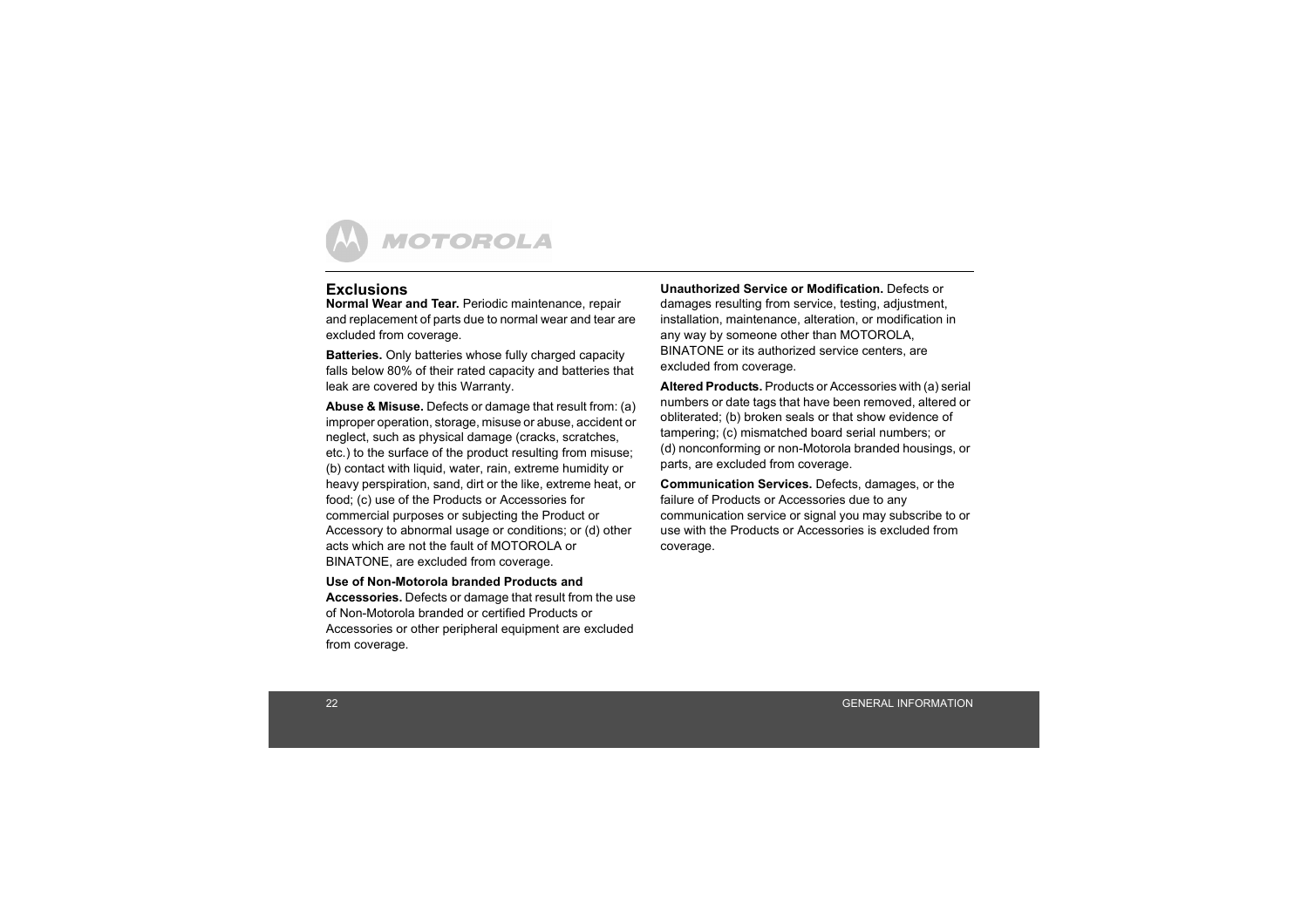#### *How to Obtain Warranty Service or Other Information?*

To obtain service or information, please call:

#### **US and Canada 1-888-331-3383**

You will receive instructions on how to ship the Products or Accessories at your expense and risk, to a BINATONE Authorized Repair Center.

To obtain service, you must include: (a) the Product or Accessory; (b) the original proof of purchase (receipt) which includes the date, place and seller of the Product; (c) if a warranty card was included in your box, a completed warranty card showing the serial number of the Product; (d) a written description of the problem; and, most importantly; (e) your address and telephone number.

These terms and conditions constitute the complete warranty agreement between you and BINATONE regarding the Products or Accessories purchased by you, and supersede any prior agreement or representations, including representations made in any literature publications or promotional materials issued by BINATONE or representations made by any agent, employee or staff of BINATONE, that may have been made in connection with the said purchase.

#### **FCC, ACTA and Industry Canada (IC) Regulations**

**Warning:** Changes or modifications to this equipment not expressly approved by the party responsible for compliance could void the user's authority to operate the equipment.

**MOTOROLA** 

**NOTE:** This equipment has been tested and found to comply with the limits for a Class B digital device, pursuant to Part 15 of the FCC Rules. These limits are designed to provide reasonable protection against harmful interference in a residential installation. This equipment generates, uses and can radiate radio frequency energy and, if not installed and used in accordance with the instructions, may cause harmful interference to radio communications.

However, there is no guarantee that interference will not occur in a particular installation. If this equipment does cause harmful interference to radio or television reception, which can be determined by turning the equipment off and on, the user is encouraged to try to correct the interference by one or more of the following measures:

- Reorient or relocate the receiving antenna.
- Increase the separation between the equipment and receiver.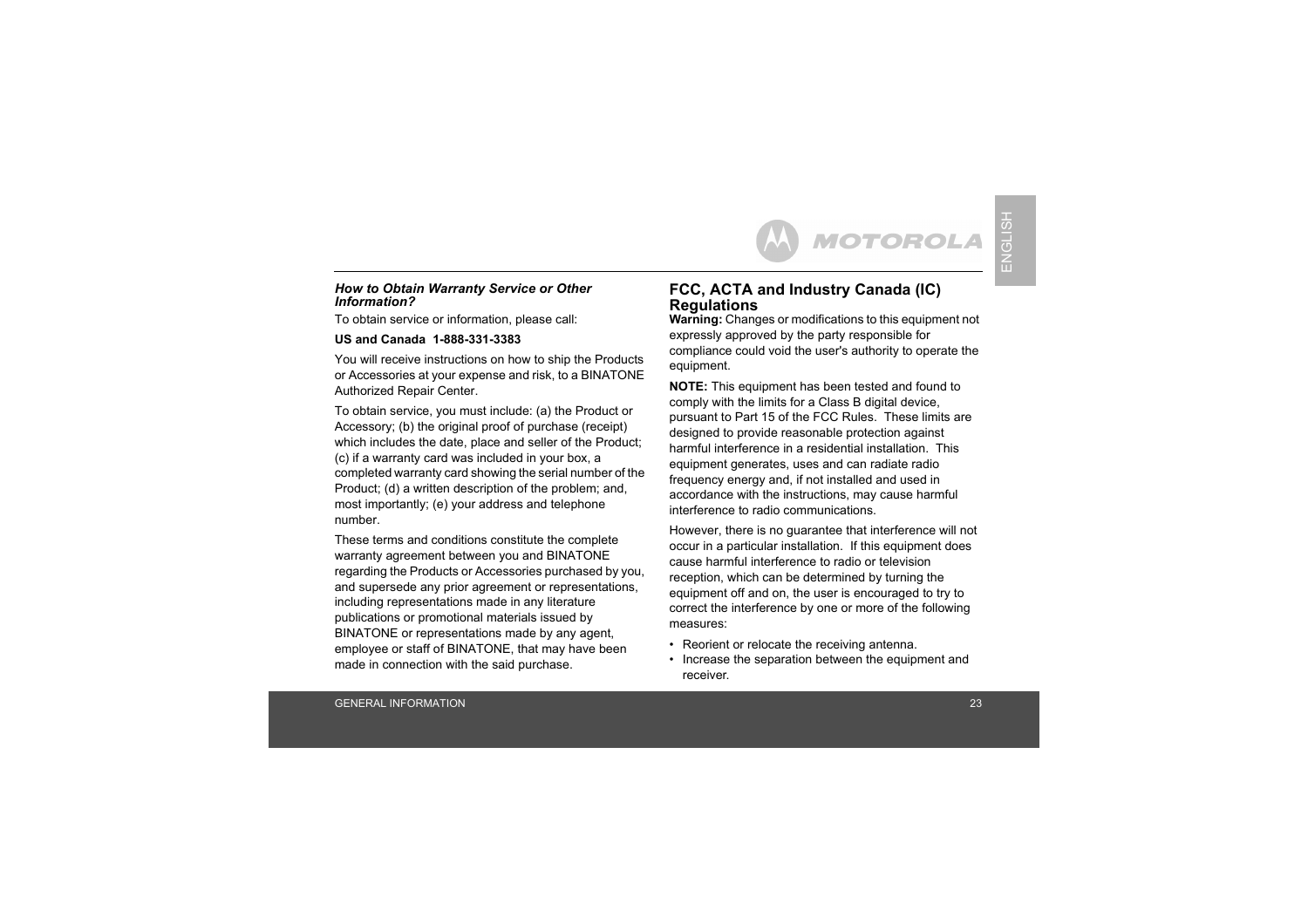

- Connect the equipment into an outlet on a circuit different from that to which the receiver is connected.
- Consult the dealer or an experienced radio/TV technician for help.

This device complies with part 15 of the FCC Rules. Operation is subject to the following two conditions: (1) This device may not cause harmful interference, and (2) this device must accept any interference received, including interference that may cause undesired operation.

This device complies with Industry Canada licenceexempt RSS standard(s). Operation is subject to the following two conditions: (1) this device may not cause interference, and (2) this device must accept any interference, including interference that may cause undesired operation of the device.

This Class B digital apparatus complies with Canadian ICES-003

**Caution:** To maintain the compliance with the FCC's RF exposure guideline, place the baby unit at least 20 cm from nearby persons.

For body worn operation, the parent unit has been tested and meets the FCC RF exposure guidelines when used with the belt clip supplied or designated for this product. Use of other accessories may not ensure compliance with FCC RF exposure guidelines.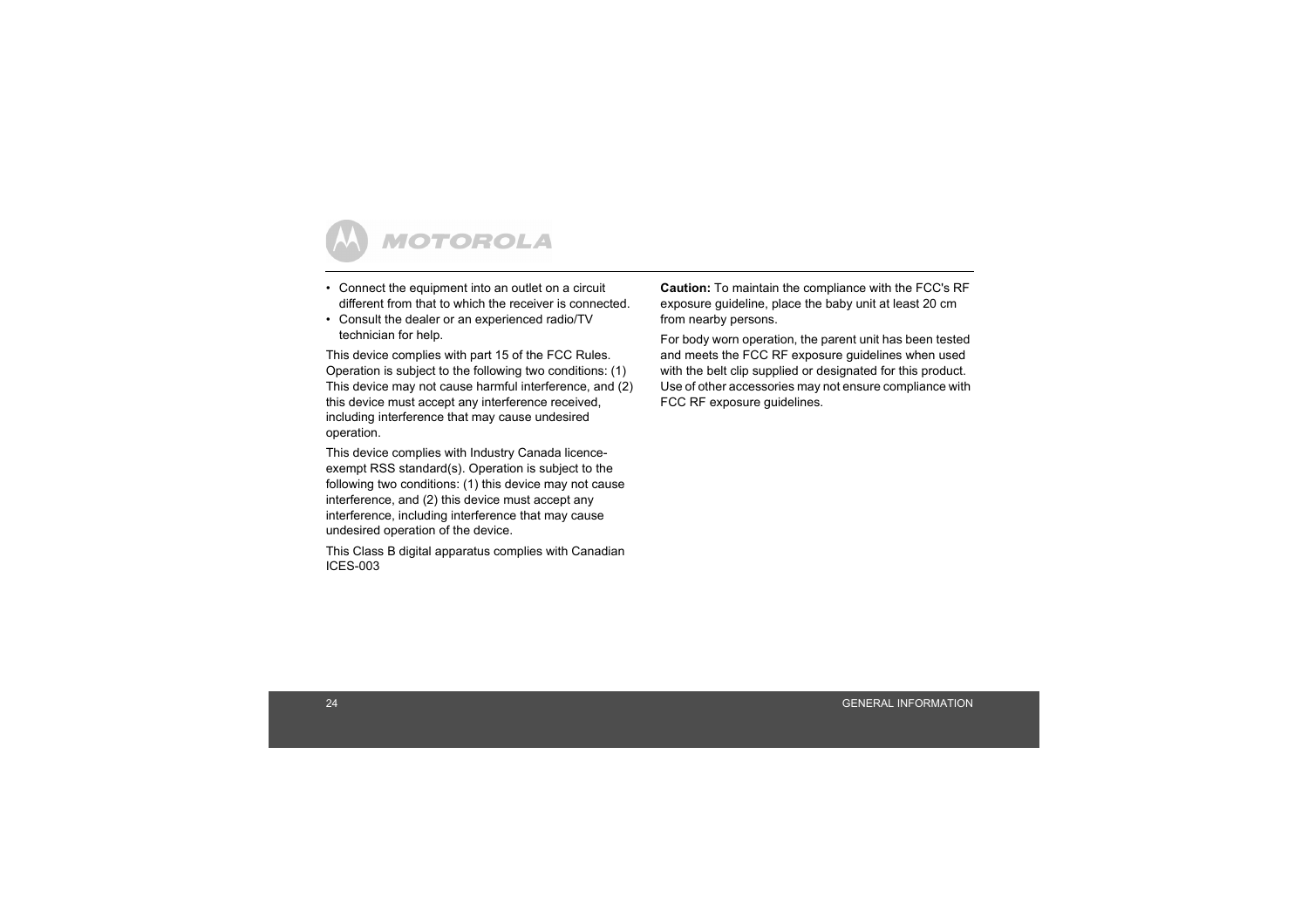# *9. TECHNICAL SPECIFICATIONS*

| Frequency                        | 1921.536 - 1928.448 MHz                                                 |
|----------------------------------|-------------------------------------------------------------------------|
| Channels                         | 5                                                                       |
| Operating temperature 5°C - 45°C |                                                                         |
| Image sensor                     | Color CMOS 0.3M Pixels                                                  |
| Lens                             | f 3.6mm, F 2.4                                                          |
| <b>IR LED</b>                    | 4 pcs                                                                   |
| Power supply adapter<br>rating   | Input 100-240VAC, 50/60Hz,<br>150 <sub>m</sub> A<br>Output 6VDC, 600mA. |
|                                  |                                                                         |

#### **Camera Unit:** Parent Unit :

| Frequency                                  | 1921.536 - 1928.448 MHz                                                                                                                              |
|--------------------------------------------|------------------------------------------------------------------------------------------------------------------------------------------------------|
| Channels                                   | 5                                                                                                                                                    |
| Operating temperature $5^{\circ}$ C - 45°C |                                                                                                                                                      |
| Display                                    | 1.8" diagonal TFT LCD                                                                                                                                |
| Display color                              | 65K color LCD                                                                                                                                        |
| <b>Brightness control</b>                  | 5 steps                                                                                                                                              |
| <b>Battery rating</b>                      | 2.4V 750mAh Ni-MH battery pack<br><byd:h-aaa750bx2-li30 <br="">GPI:VTRHCH73N000 /<br/>SHIDA:TFL2X44AAA750US-<br/>CD58-01A&gt;</byd:h-aaa750bx2-li30> |
| Power supply adapter<br>rating             | Input 100-240VAC, 50/60Hz,<br>150 <sub>m</sub> A<br>Output 6VDC, 600mA.                                                                              |